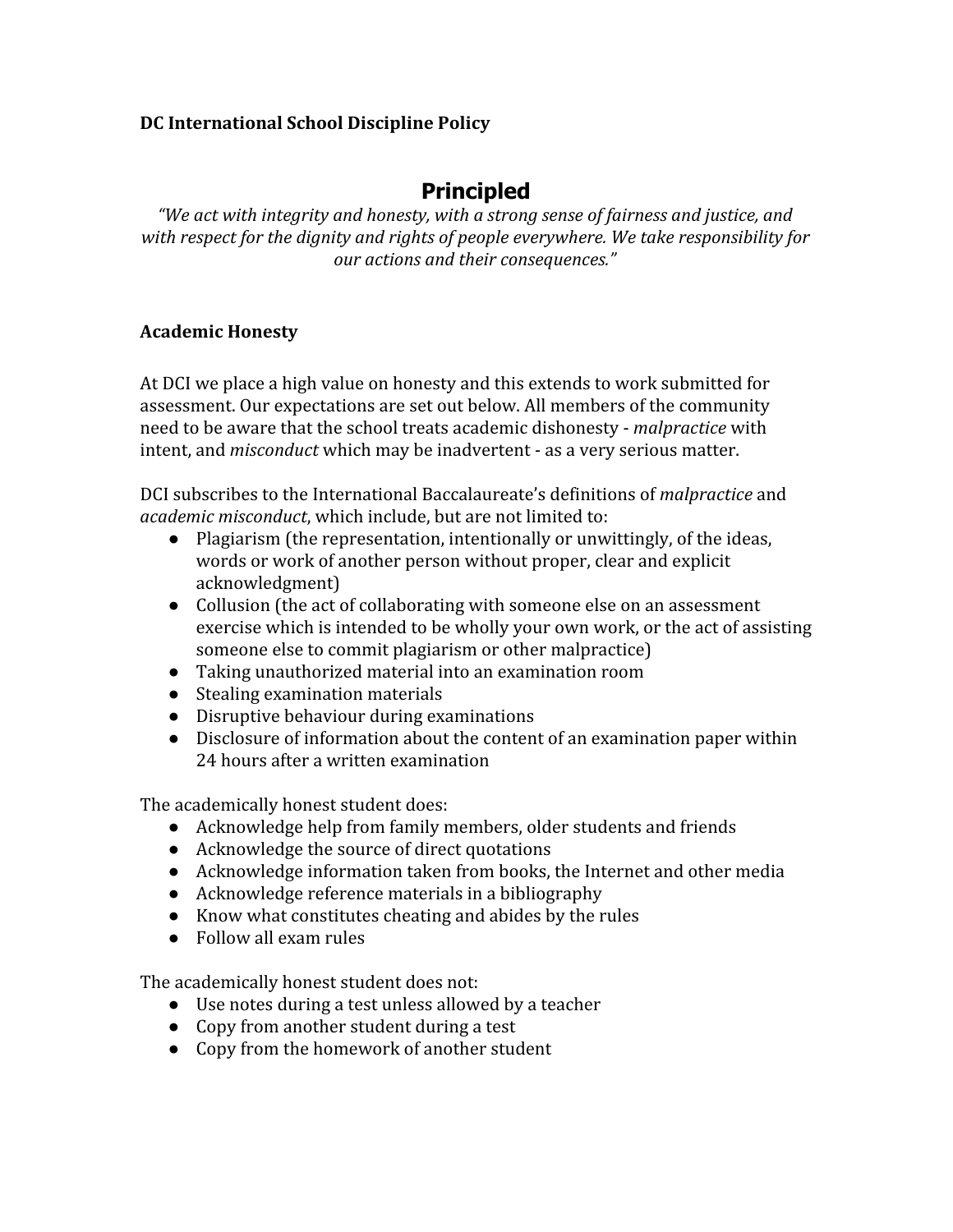- $\bullet$  Hand in work as his/her/their own that has been copied, including using google translate or any other unauthorized translation site and/or copying a translated sentence or phrase on work in a target language
- Do homework for another student
- Give another student his/her/their own work to copy

In a cohesive and comprehensive way, students will receive instruction in:

- 1. Use of the Library and Internet.
- 2. Basic note taking skills.
- 3. Simple paraphrasing and adaptation of source material.
- 4. Ways to acknowledge informally in writing and speech.
- 5. Relevant use of direct quotations and citations.
- 6. Simple ways to acknowledge information derived from electronic sources.
- 7. Writing a bibliography.
- 8. What constitutes cheating.
- 9. Target language online translation use [policy.](https://docs.google.com/document/d/1j3r3ikPEFZW0Uz0DZswJNxYevuR8T8ivtw9H_TagdbU/edit?usp=sharing)

In keeping with the philosophy and practices of the International Baccalaureate, particularly the Learner Profile and Approaches to Learning, and our restorative justice approach to discipline, instances of academic dishonesty will be discussed at a meeting between the teacher, student, parent/guardian, and the principal or a designee. The meeting will generate a restorative set of consequences. Consequences will always include a redo of the affected work or task. The student's ATL grades will be affected.

In that spirit: Portions of this handbook have been adapted from the handbooks of other schools including Alice Deal Middle School, Washington Yu Ying Public Charter School, and the Community Charter School of Cambridge, as well as from laws and policies of the DC government. The academic honesty policy has been adapted from several policies currently shared on the IBO OCC, used in schools around the world, *Academic honesty: guidance for schools, September 2009 (updated 2011)* and the position paper *Academic Honesty in the IB* by *Jude Carroll (July 2012)*.

# **Safety, Order, and Student Discipline**

DCI has adopted policies, procedures and plans to ensure a safe and supportive school environment that:

- Emphasizes care, effective communication and quality relationships based on mutual respect;
- Values effort, presents achievable but challenging expectations, builds self esteem and encourages students to be responsible and independent learners; and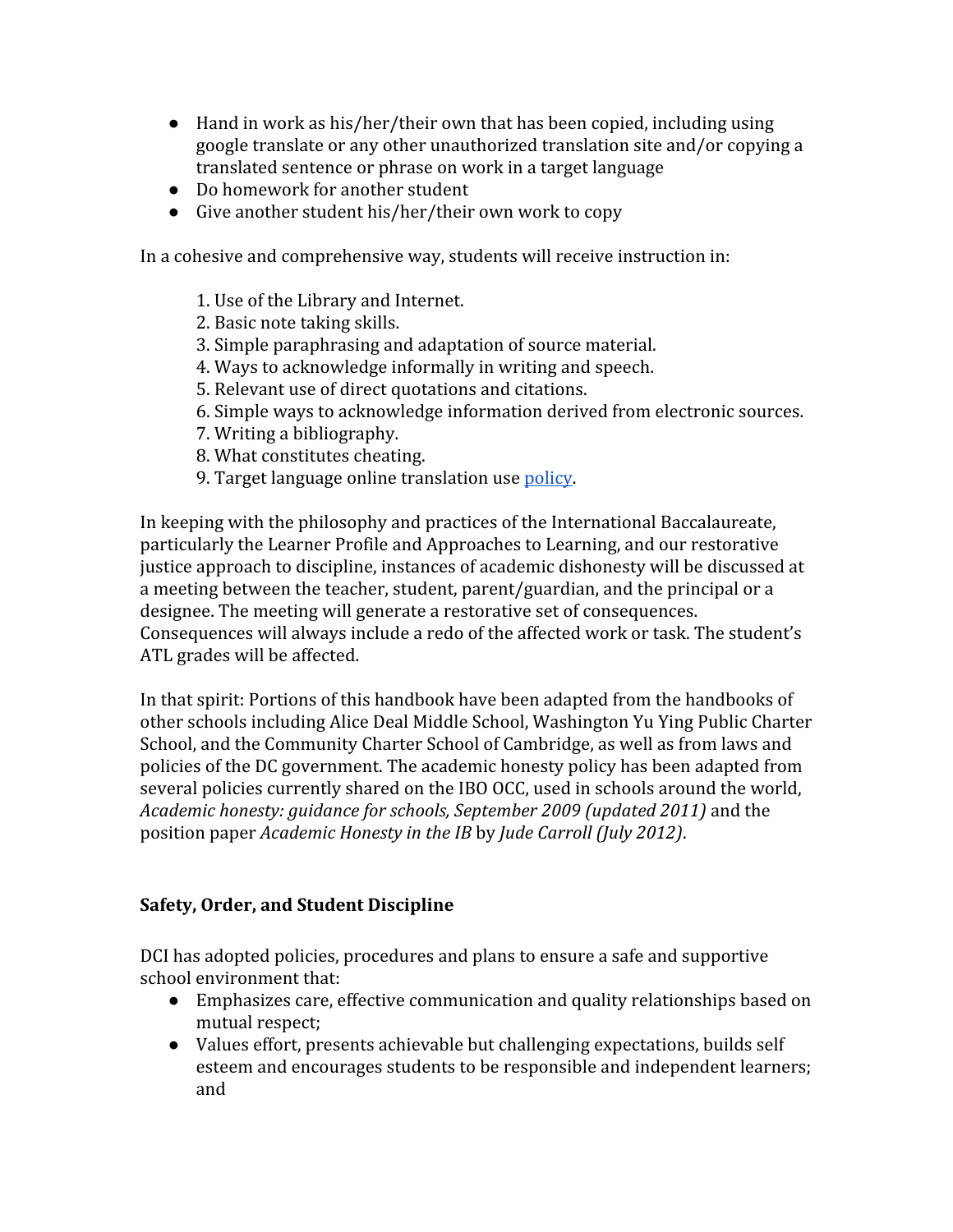● Promotes the development of knowledgeable, morally and socially responsible citizens who are self-determined.

DCI students are expected to demonstrate the attributes of the Learner Profile and follow our school wide expectations:

- **●** Follow directions of all staff the first time
- **●** All communication should be positive and constructive
- **●** Keep hands, feet, and objects to yourself
- **●** Respect self, others, and property
- Remain actively engaged in learning at all times

Parents and guardians also play an integral role in creating a Safe and Supportive School Environment. Parents/guardians have the right to:

- Be a partner in a supportive and safe school environment that fosters quality relationships, mutual respect and effective communication;
- See their child experiencing success through meaningful and relevant curriculum;
- Feel safe;
- Be treated with care, cooperation, courtesy and respect.

Parents/guardians have a responsibility to:

- Actively support and contribute to the development of a safe and supportive school environment;
- Support and encourage their children to participate to the best of their ability in all aspects of the curriculum;
- Behave in a way that respects and supports the safety and well being of self and others;
- Treat others with care, cooperation, courtesy and respect.

Parents and Guardians are encouraged to:

- Inform the school of any situation or information that is relevant and concerns their children's behavior;
- Encourage their children to follow the school Rules and Learner Profile;
- Support their children in taking responsibility for their behavior by using problem solving strategies;
- Attend any meetings arranged by the school to discuss their children's behavior; and
- Work in partnership with DCI to develop a safe and supportive school environment.

# **Dress Code**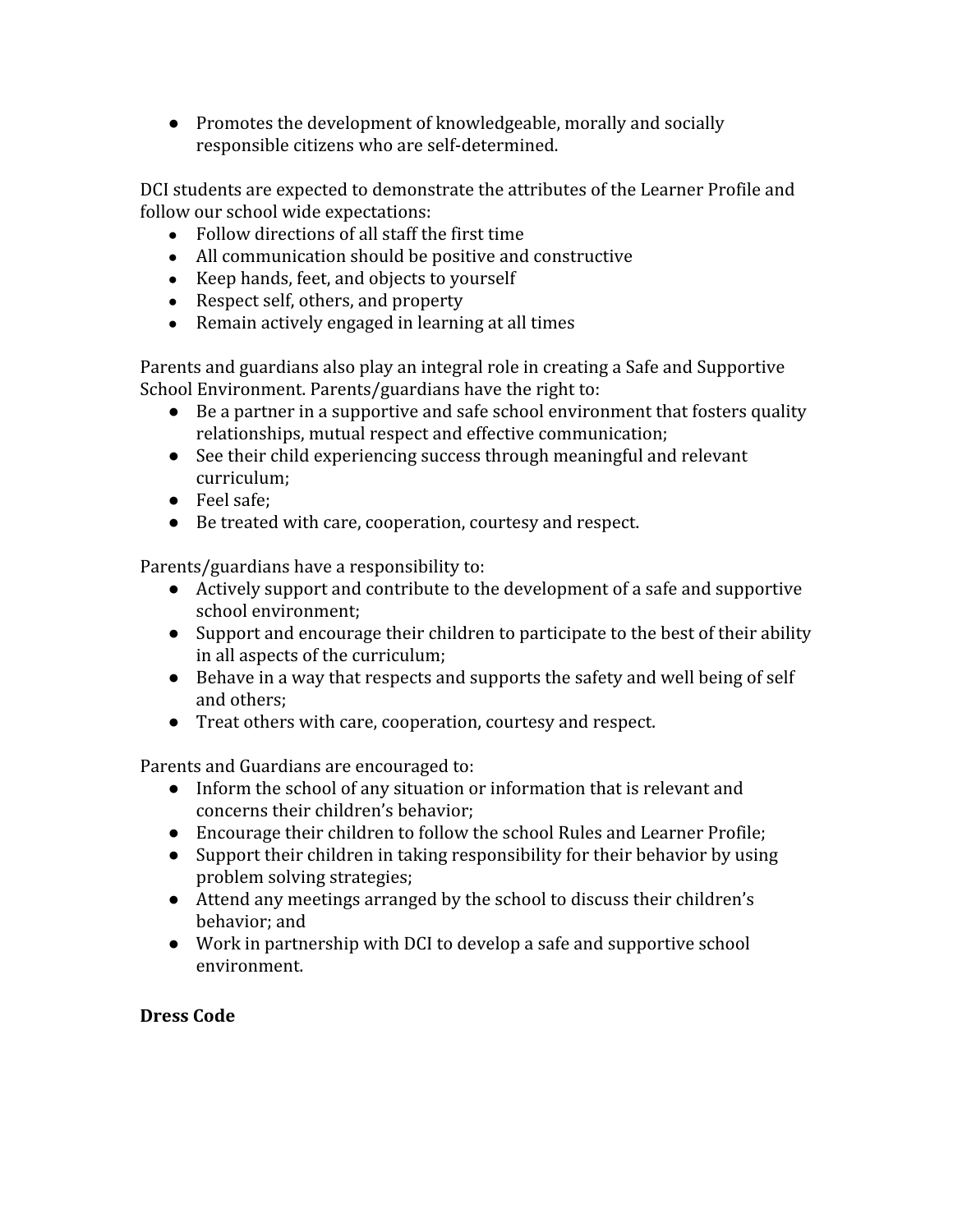The purpose of our dress code is to encourage a focus on academics, rather than fashion, and to emphasize a scholarly atmosphere while at school. Families have received the complete dress code separately, and it is also available in the appendix. Students have detention and other consequences if they are not dressed according to the dress code.

#### **Suspension and Expulsion**

DCI will only consider student suspension or expulsion for serious or repeated conduct that violates the rights of others in the school community by causing, attempting to cause, or threatening to cause bodily injury or emotional distress. DCI aims to be a low-suspension/no expulsion school. Suspension is defined as the denial of the right of a student to attend DCI, including all classes and school activities, for a defined period of time, not exceeding ten school days. Expulsion is the denial of a student's rights to attend DCI, including all classes and school activities, for at least one school year or longer. DCI may request parents/guardians to spend days at school with their children in lieu of suspension.

We believe in consequences that allow students to make restitution rather than excluding students from learning. DCI will observe the tenets of restorative justice as much as possible because DCI believes that students belong in school, and that punishment does not change behavior, but positive intervention does. DCI will utilize restorative justice practices such as logical consequences, restorative conferences, peace circles, family conferences, and peer juries in order to be proactive about preventing suspension or expulsion. The discipline provisions of IDEA are observed regarding consequences for students with disabilities.

For short-term suspensions (5 days or less) the decision to suspend a student shall be made by the Dean of Students or Administrative Designee with or without the recommendation of the student's teacher or other school employee. The Dean of Students or Administrative Designee will determine the number of days for suspension based on the severity of the infraction, the age of the student, and previous infractions. The suspension shall become effective immediately unless otherwise stated by the Dean of Students or Administrative Designee. DCI requests that a parent/guardian attend a meeting with the Dean of Students or Administrative Designee before a student may return to school.

#### **DCI Expulsion Process**

Any student involved in a very serious discipline incident (outlined in the DCI Discipline Chart below) may be a candidate for long-term suspension (more than 6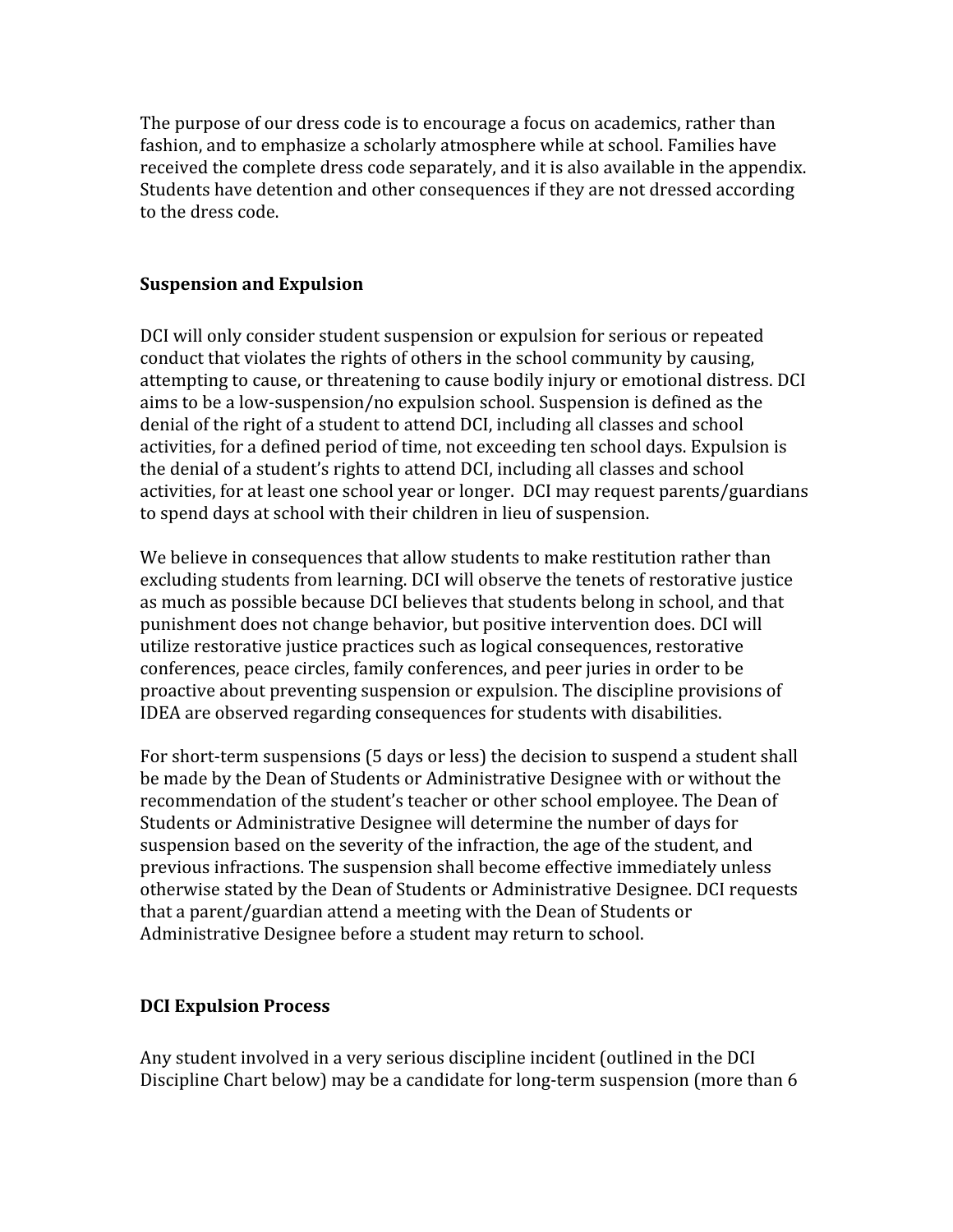days, maximum of 10 days) or expulsion. IDEA discipline provisions are observed in cases regarding students with disabilities.

A School Judiciary Committee meeting will be held prior to a long-term suspension or expulsion determination. The School Judiciary Committee consists of the Dean of Student, Grade Level Principal, relevant staff members, the student, and the student's family. If the student or the student's parent/guardian cannot understand English, the school shall provide an interpreter. The student may be represented by counsel or other persons. If the student has a 504 Plan or IEP, the Director of Student Support Services and/or the student's Case Manager will also be in attendance. The student and the student's family is invited to share all pertinent information about the student's behavior and experience at DCI.

All School Judiciary Committee meetings will follow the same process, including the following:

- A clear outline of the meeting's agenda
- A presentation of statements and evidence concerning the behavioral incident by DCI staff
- An opportunity for the student and family to share evidence
- An opportunity for DCI staff, the student, and family to share statements of support on behalf of the student
- *● If the student has a current IEP or 504 plan, or is in the process of creating one, DCI must determine if the behavior is a manifestation of the student's disability. If there is a positive manifestation determination, the IEP team will schedule a meeting to develop a plan for the student.*

All School Judiciary Committee meetings will be led by the Grade Level Principal. Only the Principal or Executive Director may make the decision for suspensions exceeding ten days or expulsion. The decision to long-term-suspend or expel a student shall be made in writing and given to the parent/guardian within twenty-four hours of the School Judiciary Committee meeting. The student's parents/guardians have five school days to challenge the suspension or expulsion by submitting an appeal of the decision, in writing, to the Chair of the Board of Trustees. The Board of Trustees will issue a decision in writing to the parents/guardians and the school administration within five school days after receiving the appeal. The Chair of the Board of Trustees shall convene a special meeting of a committee of the Board of Trustees to consider the appeal of the suspension or expulsion. The student and his or her parents/guardians, the student's teachers, a Principal or Administrative Designee, and other school staff may be invited to participate in this special meeting as the Board sees fit. The decision of the Board of Trustees in affirming or reversing a Principal's or Administrative Designee's decision is final.

The basis for disciplining, suspending or expelling students with disabilities shall be no different than the basis for such actions taken against students without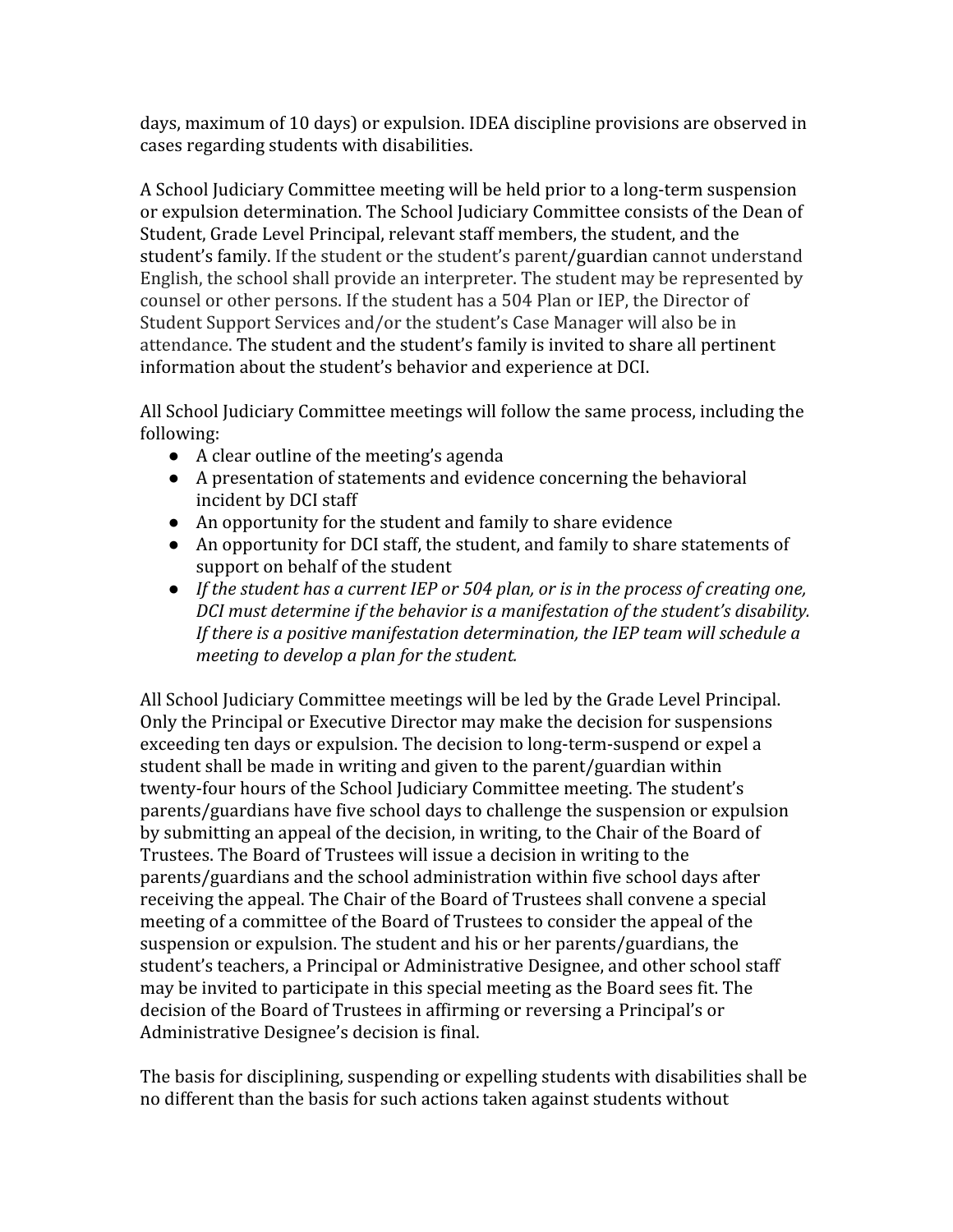disabilities. Reasonable accommodation of a student's disabilities shall not prevent DCI from disciplining, suspending or expelling students when behavior not related to the disability threatens the health, safety or welfare of a student, teacher or staff member or repeatedly impairs instruction for the student's classmates. However, under IDEA 2004 students with disabilities are entitled to certain additional procedural protections during the discipline process. These protections include, but are not limited to, requirements for a meeting to determine if behaviors resulting in expulsion or suspension longer than ten (10) days are a manifestation of a student's disability.

# <span id="page-5-0"></span>**DCI Discipline Chart**

The following are categories of inappropriate behaviors and the attending consequences to support behavior change and ensure school safety:

#### **Tier 1**

Tier 1 behaviors are those behaviors that are insubordinate or cause minor disruption to the academic environment but do not involve damage to school property or cause bodily or emotional harm. Tier 1 behaviors result in classroom-level disciplinary responses that *may* be elevated to administrative response if they are not successfully abated by the teacher.

| <b>Example Behaviors</b>                                                                                                                                                                                                                                                                                                                                                                                                                                                                                                                                                                                                                                                                                | <b>Possible Consequences</b>                                                                                                                                                                                                                                                                                                                                                                                                                                                                                                                            |
|---------------------------------------------------------------------------------------------------------------------------------------------------------------------------------------------------------------------------------------------------------------------------------------------------------------------------------------------------------------------------------------------------------------------------------------------------------------------------------------------------------------------------------------------------------------------------------------------------------------------------------------------------------------------------------------------------------|---------------------------------------------------------------------------------------------------------------------------------------------------------------------------------------------------------------------------------------------------------------------------------------------------------------------------------------------------------------------------------------------------------------------------------------------------------------------------------------------------------------------------------------------------------|
| Off task behaviors<br>. Not finishing work or homework<br>·Non compliance<br>• Chewing gum<br>· Littering<br>• Tardiness<br>. Being in an inappropriate area in the<br>classroom<br>. Inappropriate displays of affection<br>• Communication with staff and peers that is<br>not polite, courteous, or respectful<br>. Unauthorized use of portable electronic<br>devices (i.e. cell phones) during school<br>hours<br>•Leaving classroom without permission<br>. Any behavior or other conduct not<br>specifically enumerated in any other tier<br>that is insubordinate or causes minor<br>disruption to the academic environment but<br>does not cause bodily or emotional harm to<br>self or others | • Classroom based restorative consequence<br>(it may be appropriate for this to take place<br>during lunch, brunch, or after school)<br>• Verbal redirection<br>•Teacher/student conference<br>• Family contact<br>. Loss of classroom privilege<br>Other school-based consequences as<br>approved by the Dean of Students<br><b>Possible Supportive Interventions</b><br>• Classroom-based behavior contract<br>Organized relationship building with peers<br>or staff<br>• Restorative circle or conference<br>· Seat change and/or teacher proximity |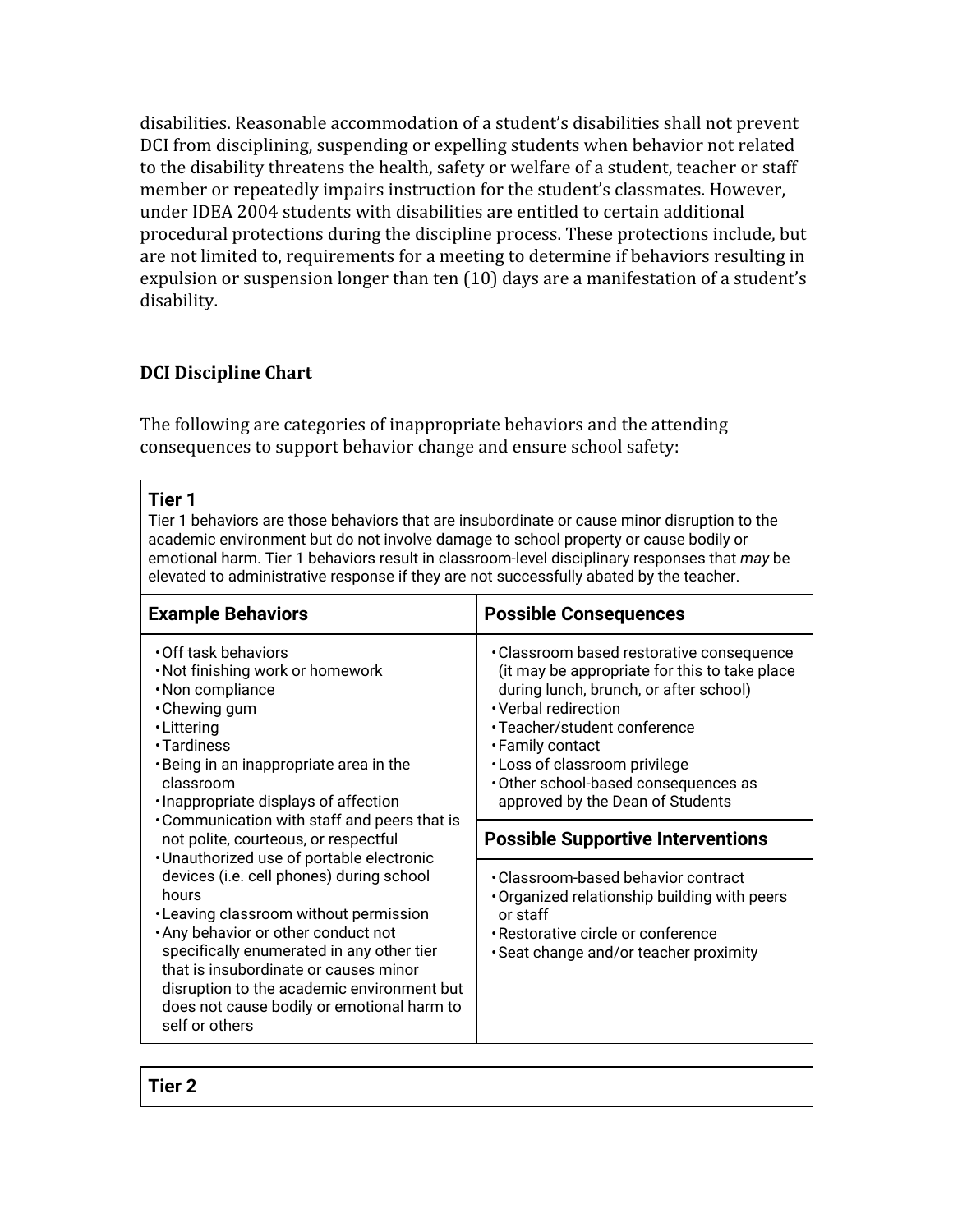Tier 2 behaviors are those behaviors not specifically enumerated in any other tier that cause disruption to the academic environment, involve damage to school property, or may cause minor harm to self or others. Tier 2 behaviors result in school-based and administrative disciplinary responses.

| <b>Example Behaviors</b>                                                                                                                                                                                                                                                                                                                                                                                                                                                                                                                                                                                                                                                                                                                                                                                                                                                                                                                                                                                                                                                                                                                                                                                             | <b>Possible Consequences</b>                                                                                                                                                                                                                                                                                                                                                                                                                                                                                                                                                                                                                                                                                                                                                                                                                                                                                                                                                                                                  |
|----------------------------------------------------------------------------------------------------------------------------------------------------------------------------------------------------------------------------------------------------------------------------------------------------------------------------------------------------------------------------------------------------------------------------------------------------------------------------------------------------------------------------------------------------------------------------------------------------------------------------------------------------------------------------------------------------------------------------------------------------------------------------------------------------------------------------------------------------------------------------------------------------------------------------------------------------------------------------------------------------------------------------------------------------------------------------------------------------------------------------------------------------------------------------------------------------------------------|-------------------------------------------------------------------------------------------------------------------------------------------------------------------------------------------------------------------------------------------------------------------------------------------------------------------------------------------------------------------------------------------------------------------------------------------------------------------------------------------------------------------------------------------------------------------------------------------------------------------------------------------------------------------------------------------------------------------------------------------------------------------------------------------------------------------------------------------------------------------------------------------------------------------------------------------------------------------------------------------------------------------------------|
| • Documented pattern of persistent Tier 1<br>behaviors<br>. Noncompliance with an approved dress<br>code<br>· Unexcused absence from class<br>· Unauthorized presence in hallway during<br>class time<br>•Unexcused absence from school<br>· Inappropriate or disruptive physical contact<br>between students (including unsafe play)<br>that does not cause bodily harm<br>• Directing profanity or obscene/offensive<br>gestures toward students or staff<br>• Throwing objects that could cause injury or<br>damage property<br>. Any behavior or other conduct not<br>specifically enumerated in any other tier<br>that causes disruption to the academic<br>environment, involves damage to school<br>property, or may cause minor bodily or<br>emotional harm to self or others<br>· Intentional misuse of school equipment or<br>facilities<br>. Inappropriate use of DCI technology or<br>network (restricted websites, offensive<br>emails)<br>. Acts of vandalism, destruction of property,<br>or graffiti (tagging)<br>·Sale or distribution of any item without<br>authorization<br><b>.</b> Gambling<br>• Academic dishonesty, forgery, lying to or<br>giving misleading information to school<br>staff | • Restorative consequence (it may be<br>appropriate for this to take place during<br>lunch, brunch, or after school)<br>• Verbal redirection<br>· Teacher/student conference<br>• Family contact<br>. Loss of school privileges (including, but not<br>limited to the use of school technology or<br>participation in extracurricular activities)<br>. Referral to DCI Discipline Team for<br>temporary removal from classroom<br>Other school-based interventions as<br>approved by the Dean of Students<br><b>Possible Supportive Interventions</b><br>· Individual behavior chart with individualized<br>incentives and/or consequences<br>. Organized relationship building with peers<br>or staff<br>• Restorative circle or conference<br>• Temporary removal from class to reflect<br>about incident and set goals with a staff<br>member<br>·Referral for counseling<br>·Organized environmental supports (fidgets,<br>seating alternatives, etc.)<br>• Teaching and tracking student use of new<br>coping strategies |
|                                                                                                                                                                                                                                                                                                                                                                                                                                                                                                                                                                                                                                                                                                                                                                                                                                                                                                                                                                                                                                                                                                                                                                                                                      |                                                                                                                                                                                                                                                                                                                                                                                                                                                                                                                                                                                                                                                                                                                                                                                                                                                                                                                                                                                                                               |

# **Tier 3**

Tier 3 behaviors are those behaviors not specifically enumerated in any other tier that cause significant disruption to the academic environment and/or threatens to, attempts to cause, or does cause bodily harm or emotional distress to self or others. In addition to lesser consequences, Tier 3 behaviors may result in either on or off-site Suspension (except in response to unexcused tardiness or absence).

| <b>Example Behaviors</b> | <b>Possible Consequences</b> |
|--------------------------|------------------------------|
|--------------------------|------------------------------|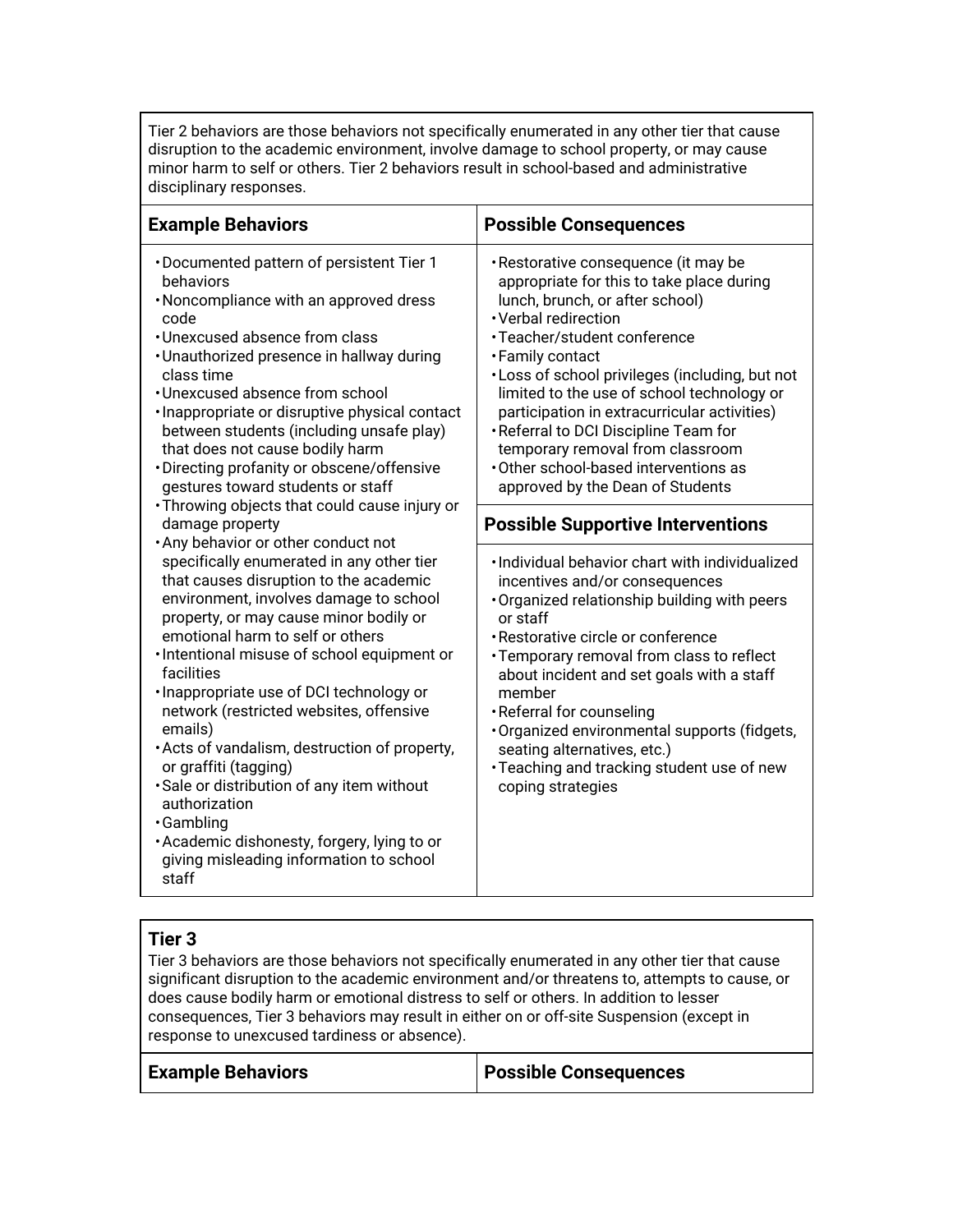| • Documented pattern of persistent Tier 2<br>behaviors<br>• Possession or distribution of obscene or<br>pornographic material on school premises<br>· Possession or use of tobacco, alcohol,<br>marijuana, controlled dangerous<br>substances, imitation controlled<br>substances, inhalants, other intoxicants, or<br>drug paraphernalia<br>· Unauthorized possession, use, or<br>distribution of over-the-counter medication<br>· Verbal, written, or physical threat to person                                                                                                                                                                                                                                                                                                                                                                                                                                                                                                                                                                                                                                                                                                                                                                                                                                                                                                                                                                                                                                                                                     | · Restorative consequences<br>• Family Conference with School Staff<br>. Loss of school privileges (including, but not<br>limited to the use of school technology or<br>participation in extracurricular activities)<br>· Referral to Dean of Students for removal<br>from classroom<br>. On-site Short-Term Suspension with<br>provision of appropriate special education<br>services<br>· Off-site Short-Term Suspension                                                                                                                                                |
|-----------------------------------------------------------------------------------------------------------------------------------------------------------------------------------------------------------------------------------------------------------------------------------------------------------------------------------------------------------------------------------------------------------------------------------------------------------------------------------------------------------------------------------------------------------------------------------------------------------------------------------------------------------------------------------------------------------------------------------------------------------------------------------------------------------------------------------------------------------------------------------------------------------------------------------------------------------------------------------------------------------------------------------------------------------------------------------------------------------------------------------------------------------------------------------------------------------------------------------------------------------------------------------------------------------------------------------------------------------------------------------------------------------------------------------------------------------------------------------------------------------------------------------------------------------------------|---------------------------------------------------------------------------------------------------------------------------------------------------------------------------------------------------------------------------------------------------------------------------------------------------------------------------------------------------------------------------------------------------------------------------------------------------------------------------------------------------------------------------------------------------------------------------|
| or property (including intimidating postures)                                                                                                                                                                                                                                                                                                                                                                                                                                                                                                                                                                                                                                                                                                                                                                                                                                                                                                                                                                                                                                                                                                                                                                                                                                                                                                                                                                                                                                                                                                                         | <b>Possible Supportive Interventions</b>                                                                                                                                                                                                                                                                                                                                                                                                                                                                                                                                  |
| ·Obscene, seriously offensive, or abusive<br>language or gestures<br>• Communicating slurs based on actual or<br>perceived race, color, religion, national<br>origin, sex, age, marital status, personal<br>appearance, sexual orientation, gender<br>identity or expression, familial status, family<br>responsibilities, matriculation, political<br>affiliation, genetic information, disability,<br>source of income, status as a victim of an<br>intrafamily offense, or place of residence or<br>business, including derogatory sexual<br>language<br><b>· Engaging in sexual acts on school premises</b><br>or at school-related functions<br>•Leaving school without permission<br>· Posting or distributing material or literature<br>that is disrespectful, demeaning,<br>humiliating, or damaging to students and/or<br>staff. This includes posting material on<br>internet or sending material electronically<br>(via email or cell phone)<br><b>Engaging in behavior that demonstrates</b><br>gang/neighborhood crew affiliation<br>(displaying clothing or gestures associated<br>with gangs)<br>· Hazing<br>• Documented theft of school or personal<br>property without force<br>· Bullying, or using humiliating, or intimidating<br>language or behavior including Internet<br>bullying<br>· Possession of tools or instruments which<br>school administrators deem could be used<br>as weapons<br>. Engaging in reckless behavior that may<br>cause harm to self or others<br>· Extortion<br>• Fighting where there is no injury and no<br>weapon | . Individual behavior chart with individualized<br>incentives and/or consequences<br>· Restorative circle or conference<br>• Temporary removal from class to reflect<br>about incident and set goals with a staff<br>member<br>Organized environmental supports (fidgets,<br>seating alternatives, etc.)<br>· Teaching and tracking student use of new<br>coping strategies<br>· Scheduled check-in's or conferences with<br>staff<br>. Referral to mental health and community<br>resources (including DCI based and/or<br>off-campus counseling)<br>· Modified schedule |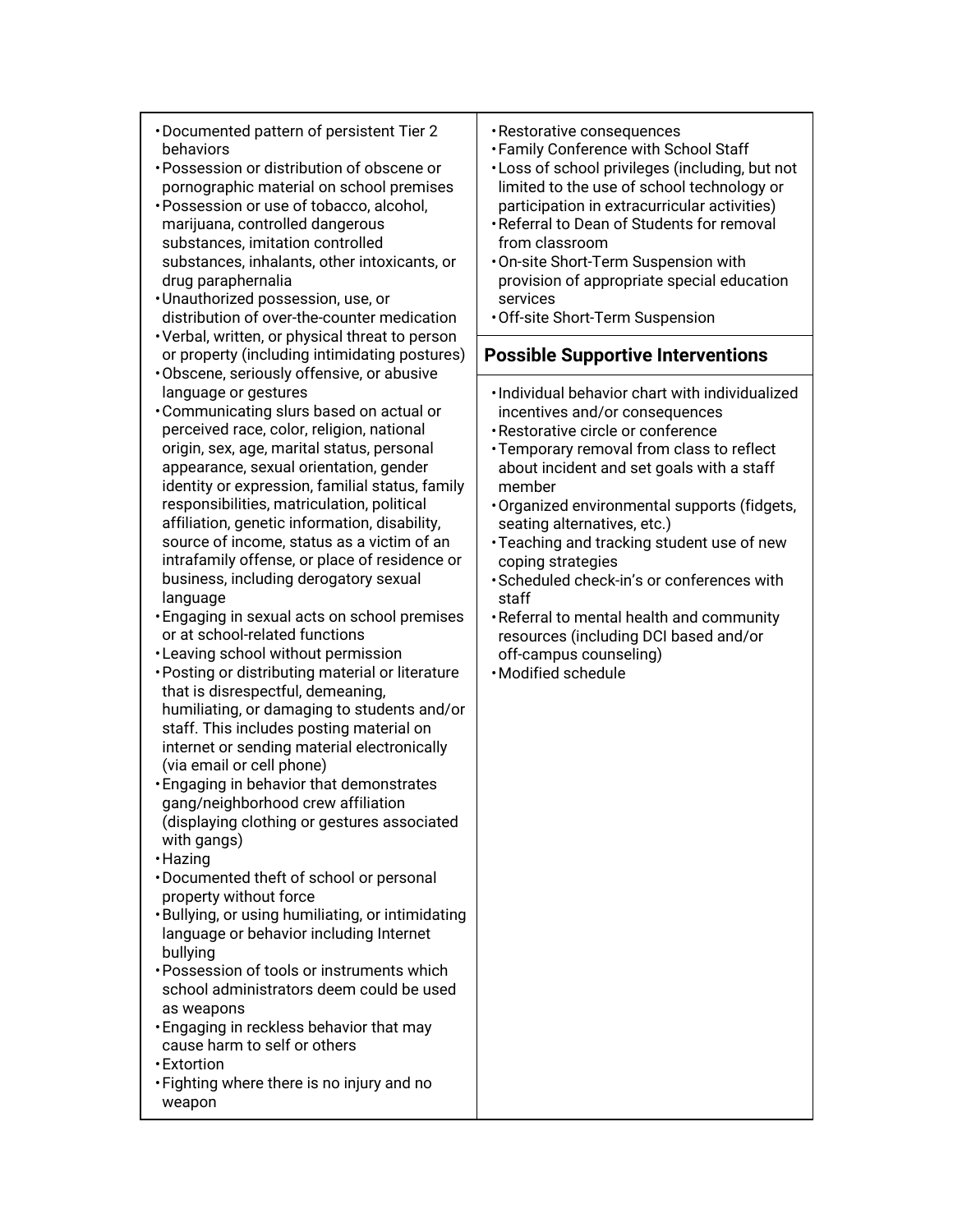| • Trespassing or inappropriate/unauthorized<br>movement on campus<br>. Acts of exceptional misconduct at other<br>schools<br>• Vandalism/destruction of property over                                              |  |
|--------------------------------------------------------------------------------------------------------------------------------------------------------------------------------------------------------------------|--|
| \$500<br>. Any behavior or other conduct not<br>specifically enumerated in any other tier in<br>this chapter that causes significant<br>disruption to the academic environment or<br>causes harm to self or others |  |

# **Tier 4**

Tier 4 behaviors are those behaviors not specifically enumerated in any other tier that disrupt the safety of school operations and/or threatens, attempts to cause, or does cause significant bodily harm or emotional distress to others. In addition to lesser consequences, Tier 4 behaviors may result in off-site Suspension or Expulsion.

| <b>Example Behaviors</b>                                                                                                                                                                                                                                                                                                                                                                                                                                                                                                                                                                                                                                                                                                                                                                                                                                                                                                                                                                                                                                                                                                                                            | <b>Possible Consequences</b>                                                                                                                                                                                                                                                                                                                                                                    |
|---------------------------------------------------------------------------------------------------------------------------------------------------------------------------------------------------------------------------------------------------------------------------------------------------------------------------------------------------------------------------------------------------------------------------------------------------------------------------------------------------------------------------------------------------------------------------------------------------------------------------------------------------------------------------------------------------------------------------------------------------------------------------------------------------------------------------------------------------------------------------------------------------------------------------------------------------------------------------------------------------------------------------------------------------------------------------------------------------------------------------------------------------------------------|-------------------------------------------------------------------------------------------------------------------------------------------------------------------------------------------------------------------------------------------------------------------------------------------------------------------------------------------------------------------------------------------------|
| • Documented pattern of persistent Tier 3<br>behaviors<br>· Interfering with school authorities or<br>participating a major disruption of the<br>school's operation<br>· Tampering with, changing, or altering an<br>official school record or document<br>• Persistent harassment based on actual or<br>perceived race, color, religion, national<br>origin, sex, age, marital status, personal<br>appearance, sexual orientation, gender<br>identity or expression, familial status, family<br>responsibilities, matriculation, political<br>affiliation, genetic information, disability,<br>source of income, status as a victim of an<br>intrafamily offense, or place of residence or<br>business<br>. Lewd or indecent public behavior or sexual<br>misconduct<br>• Sexual harassment<br>· Retaliation for reporting harassment and<br>sexual harassment<br>. Fighting which creates substantial risk of or<br>results in bodily harm<br>· Inciting others to violence or disruption<br>· Activating false alarm (for example, fire<br>alarm)<br>•Contaminating food<br>• Possession of a weapon or replica or<br>imitation of a weapon (including toy guns) | · Restorative consequence (may be appropriate for<br>this to take place during lunch, brunch, or after<br>school)<br>• Family Conference with School Staff<br>. Loss of privileges and participation in extracurricular<br>activities<br>.On-site Long-Term Suspension<br>• Student Judiciary Committee Meeting to determine<br>if Off-site Long-Term Suspension or Expulsion is<br>appropriate |
|                                                                                                                                                                                                                                                                                                                                                                                                                                                                                                                                                                                                                                                                                                                                                                                                                                                                                                                                                                                                                                                                                                                                                                     | <b>Possible Supportive Interventions</b>                                                                                                                                                                                                                                                                                                                                                        |
|                                                                                                                                                                                                                                                                                                                                                                                                                                                                                                                                                                                                                                                                                                                                                                                                                                                                                                                                                                                                                                                                                                                                                                     | • Student Judiciary Committee Meeting to determine<br>next steps<br>· Scheduled check-in's or conferences with staff<br>. Referral to mental health and community resources<br>· Referral to alternate school placement                                                                                                                                                                         |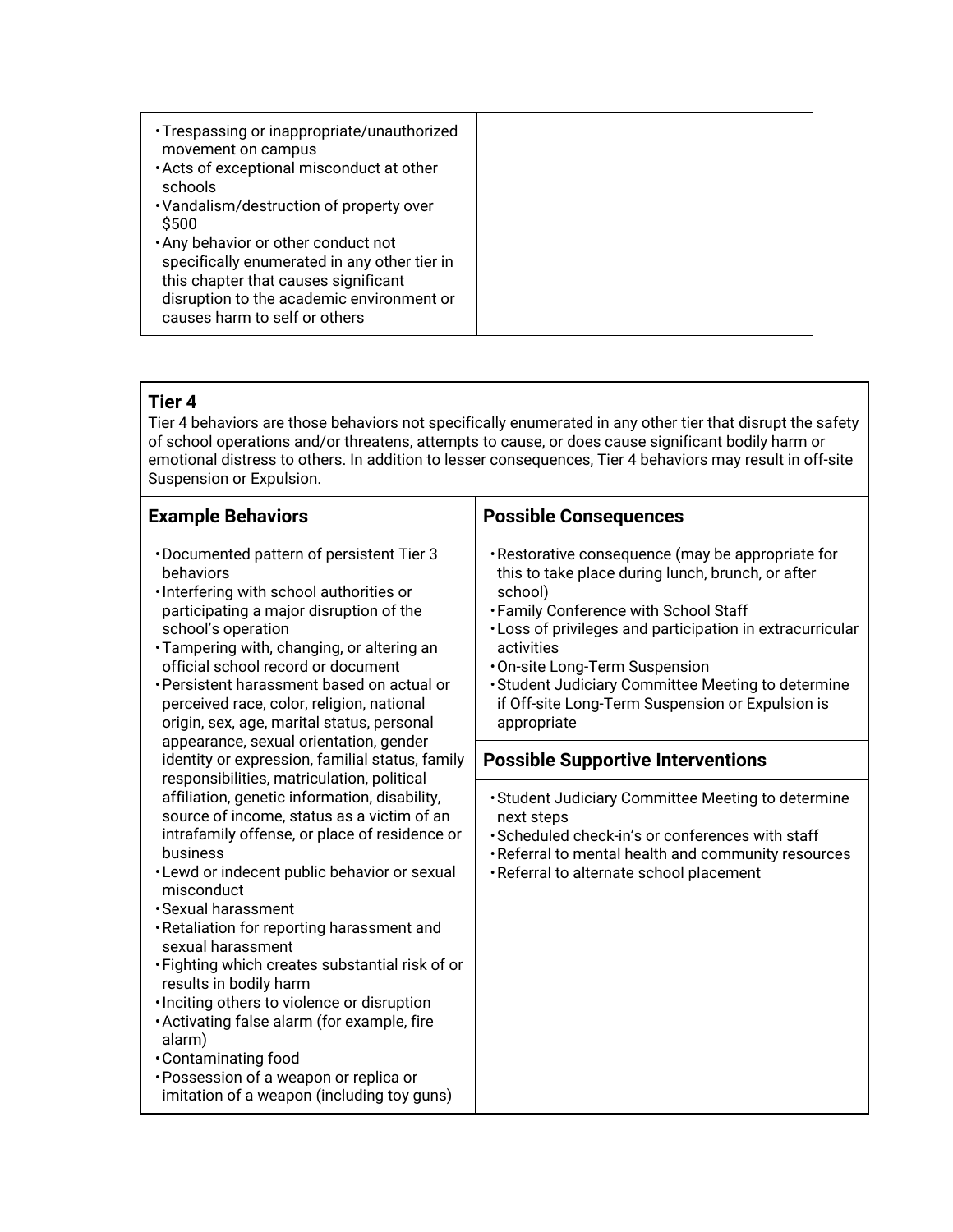| • Possession of drug paraphernalia or<br>controlled substance, irrespective of the<br>amount or type, pursuant to the criminal<br>statutes of the District of Columbia, codified<br>at D.C. Official Code § 48-1101 et seq.<br>(2001)<br>· Selling or distribution of marijuana,<br>prescription drugs, controlled dangerous<br>substances, imitation controlled<br>substances, inhalants, other intoxicants,<br>controlled or drug paraphernalia<br>. Causing serious disruption or damage to<br>school's computer systems, electronic files,<br>or network<br>• Possession of fireworks or explosives<br>. Theft or attempted theft using force,<br>coercion, intimidation or threat of violence<br>. Assault/physical attack on student or staff<br>• Participating in group fight which has been<br>planned, causes major disruption to school<br>day or results in substantial bodily injury<br>. Using an article that is not normally<br>considered a weapon to injure another<br>individual<br>· Use, threatened use, or transfer of any<br>weapon<br>· Use, possession, or bringing to school a<br>loaded or unloaded firearm, as defined in 18<br>U.S.C. § 921 (2000), including but not<br>limited to pistols, blank pistols, starter<br>pistols, revolvers, rifles, and shotguns. Any<br>behavior that violates the Gun Free School<br>Act.<br>• Commission or attempted commission of<br>any act of sexual assault or sexual<br>aggression<br>∙Arson<br>•Biohazard<br>• Bomb threat<br>. Any behavior or other conduct not |  |
|-----------------------------------------------------------------------------------------------------------------------------------------------------------------------------------------------------------------------------------------------------------------------------------------------------------------------------------------------------------------------------------------------------------------------------------------------------------------------------------------------------------------------------------------------------------------------------------------------------------------------------------------------------------------------------------------------------------------------------------------------------------------------------------------------------------------------------------------------------------------------------------------------------------------------------------------------------------------------------------------------------------------------------------------------------------------------------------------------------------------------------------------------------------------------------------------------------------------------------------------------------------------------------------------------------------------------------------------------------------------------------------------------------------------------------------------------------------------------------------------------------------------------------------------|--|
|                                                                                                                                                                                                                                                                                                                                                                                                                                                                                                                                                                                                                                                                                                                                                                                                                                                                                                                                                                                                                                                                                                                                                                                                                                                                                                                                                                                                                                                                                                                                         |  |
|                                                                                                                                                                                                                                                                                                                                                                                                                                                                                                                                                                                                                                                                                                                                                                                                                                                                                                                                                                                                                                                                                                                                                                                                                                                                                                                                                                                                                                                                                                                                         |  |
|                                                                                                                                                                                                                                                                                                                                                                                                                                                                                                                                                                                                                                                                                                                                                                                                                                                                                                                                                                                                                                                                                                                                                                                                                                                                                                                                                                                                                                                                                                                                         |  |
| specifically enumerated in any other tier in                                                                                                                                                                                                                                                                                                                                                                                                                                                                                                                                                                                                                                                                                                                                                                                                                                                                                                                                                                                                                                                                                                                                                                                                                                                                                                                                                                                                                                                                                            |  |
|                                                                                                                                                                                                                                                                                                                                                                                                                                                                                                                                                                                                                                                                                                                                                                                                                                                                                                                                                                                                                                                                                                                                                                                                                                                                                                                                                                                                                                                                                                                                         |  |
| this chapter that is illegal, causes                                                                                                                                                                                                                                                                                                                                                                                                                                                                                                                                                                                                                                                                                                                                                                                                                                                                                                                                                                                                                                                                                                                                                                                                                                                                                                                                                                                                                                                                                                    |  |
| significant disruption to the school                                                                                                                                                                                                                                                                                                                                                                                                                                                                                                                                                                                                                                                                                                                                                                                                                                                                                                                                                                                                                                                                                                                                                                                                                                                                                                                                                                                                                                                                                                    |  |
| operation, or causes substantial bodily                                                                                                                                                                                                                                                                                                                                                                                                                                                                                                                                                                                                                                                                                                                                                                                                                                                                                                                                                                                                                                                                                                                                                                                                                                                                                                                                                                                                                                                                                                 |  |
|                                                                                                                                                                                                                                                                                                                                                                                                                                                                                                                                                                                                                                                                                                                                                                                                                                                                                                                                                                                                                                                                                                                                                                                                                                                                                                                                                                                                                                                                                                                                         |  |
| and/or emotional harm to self or others                                                                                                                                                                                                                                                                                                                                                                                                                                                                                                                                                                                                                                                                                                                                                                                                                                                                                                                                                                                                                                                                                                                                                                                                                                                                                                                                                                                                                                                                                                 |  |

# **Public Displays of Affection**

Students are not to engage in inappropriate public displays of affection while at school, on school grounds, or at school-sponsored activities. Inappropriate touching with hands or other parts of the body is not permitted.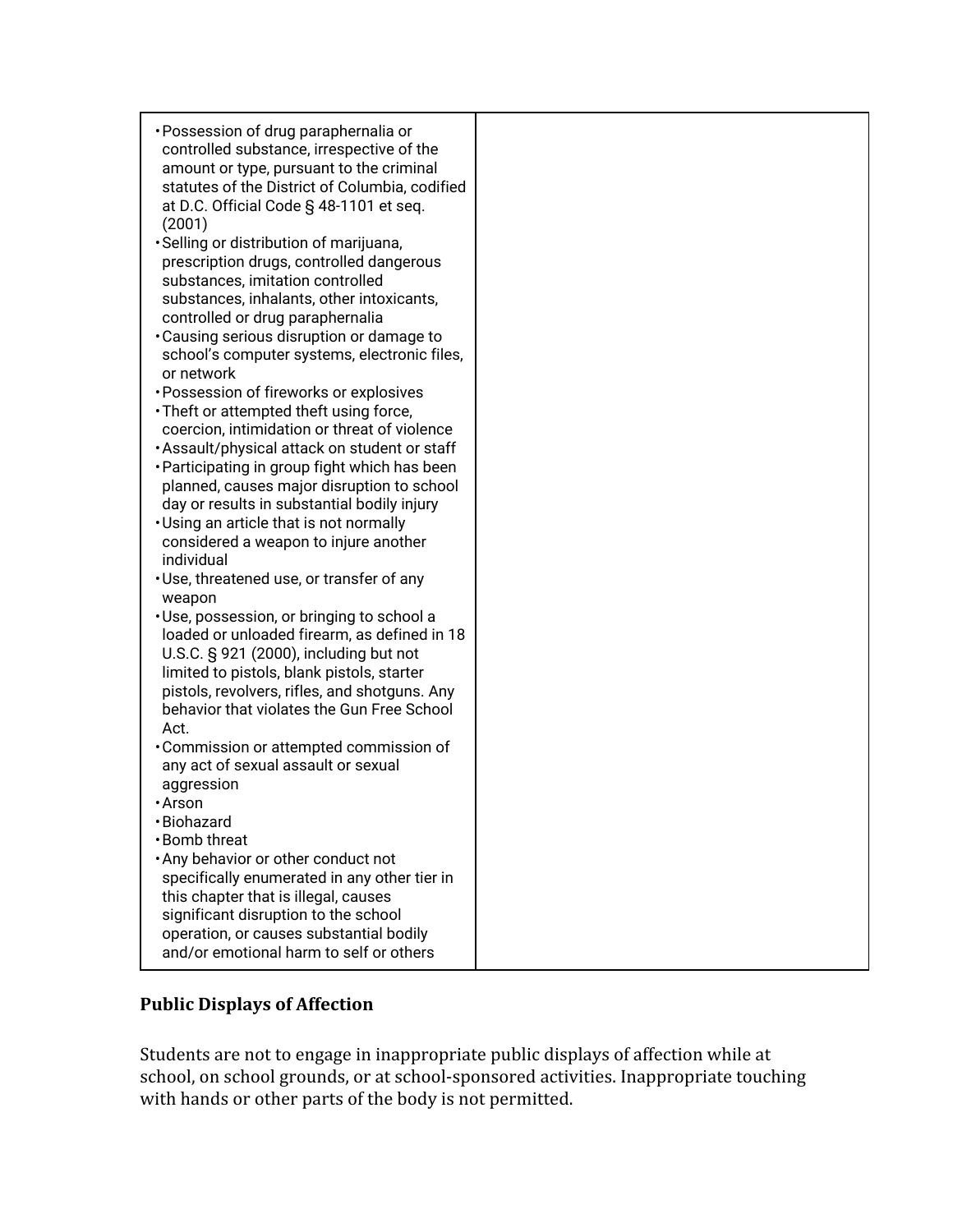#### **Bullying**

A key responsibility of DC International School is to educate students in a respectful and positive environment. Acts of bullying, harassment and intimidation are an attack on our core values. In keeping with our mission, DCI has established a comprehensive bullying prevention policy which can be found in the index. This policy protects the dignity and safety of the DCI community and describes DCI's prevention strategies to identify and prevent incidents by connecting youth to necessary services. DCI will promptly report and investigate all incidents of bullying, harassment and intimidation and provide appropriate remedies for victims of an incident. All members of the DCI community are encouraged to report instances of bullying or harassment promptly, using the [DCI Bullying Reporting form](https://docs.google.com/document/d/1xdSupYpWYZ0q1-AxR2qTdsHwJXFPH-AwSp16ZnaKNFo/edit?usp=sharing).

#### **Personal Materials**

While we aim to provide a secure school, DCI is not responsible for loss or theft of student property. Please avoid bringing large or expensive equipment such as athletic gear to school.

Students are responsible for making sure they bring the materials they need for the learning to school each day. These include a fully charged chromebook, a pen/pencil, a notebook, earbuds, and a water bottle. Teachers are not expected to provide students with these items.

To ensure the safety of students and staff, DCI maintains the right to search students and their property if there is reason to believe a school rule or state law has been violated. To that end, school officials may search student coats, backpacks, or other personal belongings. Student lockers are subject to search by school officials. All of these policies are subject to applicable laws.

Rollerblades, skateboards, and scooters are not allowed to be used on school property. Any rollerblades, skateboards or scooters ridden on campus will be confiscated and returned at the end of the day after family contact. Students may not carry these items with them during school; they must be stored in the classroom or office of a faculty member.

The school's policy is that, in cases of accidents that happen in the normal course of the school day, we do not pay and do not try to facilitate parents/guardians paying for other students' materials. (For instance, if, in a basketball game, a student's glasses are accidentally knocked off and broken, the school will not take responsibility for the loss.)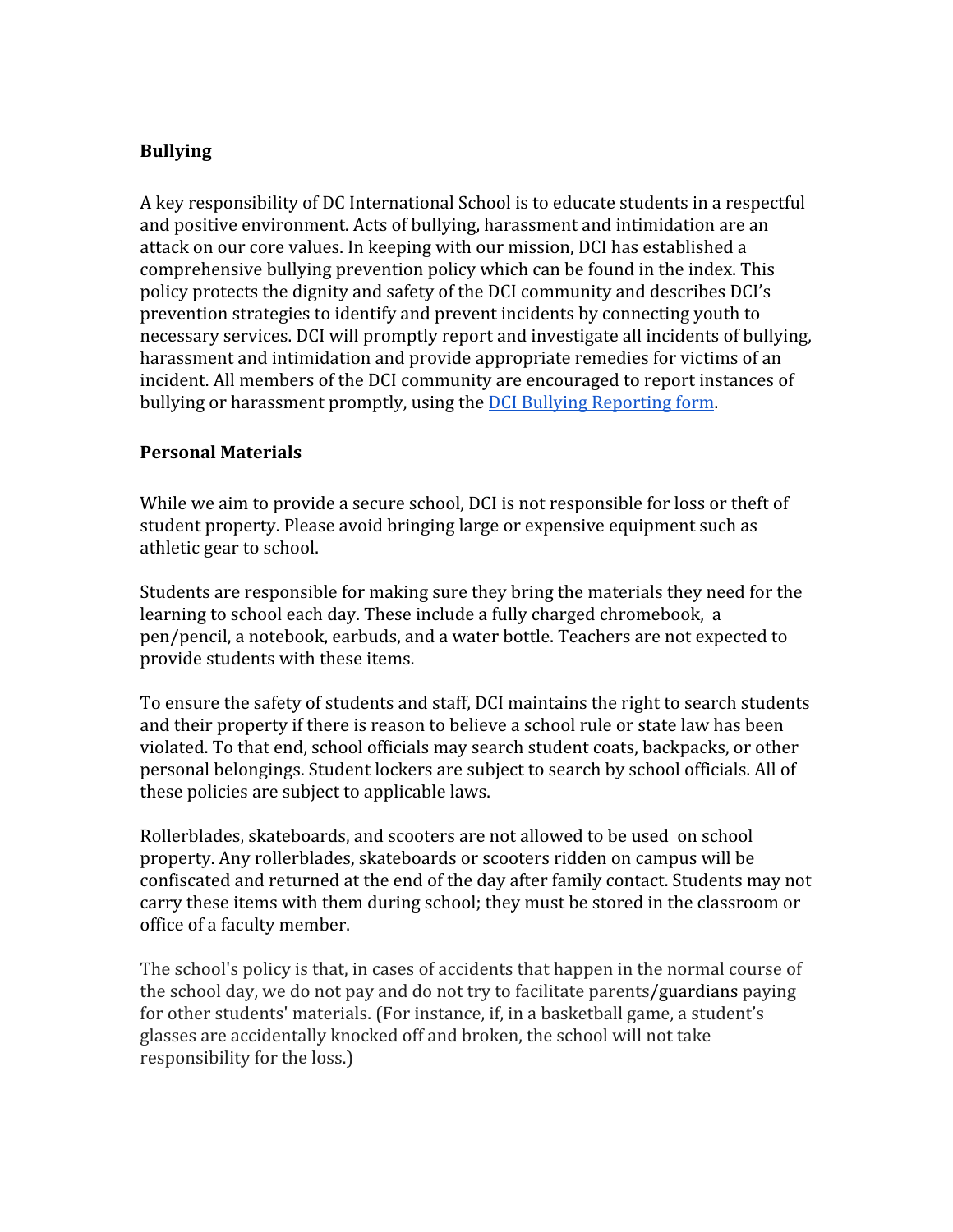#### **Annual Notification of FERPA Rights**

The Family Educational Rights and Privacy Act (FERPA) affords parents/legal guardians and students over 18 years of age ("eligible students") certain rights with respect to the student's education records.

These rights are:

(1) The right to inspect and review the student's education records within 45 days of the day the School receives a request for access. Parents/legal guardians or eligiblestudentsshouldsubmittoDCI'sFERPAAdministratorusingthefollowing form (English; Spanish) to request the record(s) they wish to inspect. The FERPA Administrator will make arrangements for access and notify the parent/legal guardians or eligible student of the time and place where the records may be inspected.

(2) The right to request the amendment of the student's education records that the parent or eligible student believes are inaccurate. Parents/legal guardians or eligible students may ask the School to amend a record that they believe is inaccurate. They should write the FERPA Administrator, clearly identify the part of the record they want changed and specify why it is inaccurate. If the FERPA Administrator decides not to amend the record as requested by the parent/legal guardians or eligible student, the FERPA Administrator will notify the parent/legal guardians or eligible student of the decision and advise them of their right to a hearing regarding the request for amendment. Additional information regarding the hearing procedures will be provided to the parent/legal guardians or eligible student when notified of the right to a hearing.

(3) The right to consent to disclosures of personally identifiable information contained in the student's education records, except to the extent that FERPA authorizes disclosure without consent. One exception, which permits disclosure without consent, is disclosure to school officials with legitimate educational interests. A school official is a person employed by DCI as an administrator, supervisor, instructor, or support staff member (including health or medical staff and law enforcement unit personnel); a person serving on the School Board; a person or company with whom DCI has contracted to perform a special task (such as an attorney, auditor, medical consultant, or therapist); or a parent/legal guardians or student serving on an official committee, such as a disciplinary or grievance committee, or assisting anotherschool official in performing his or her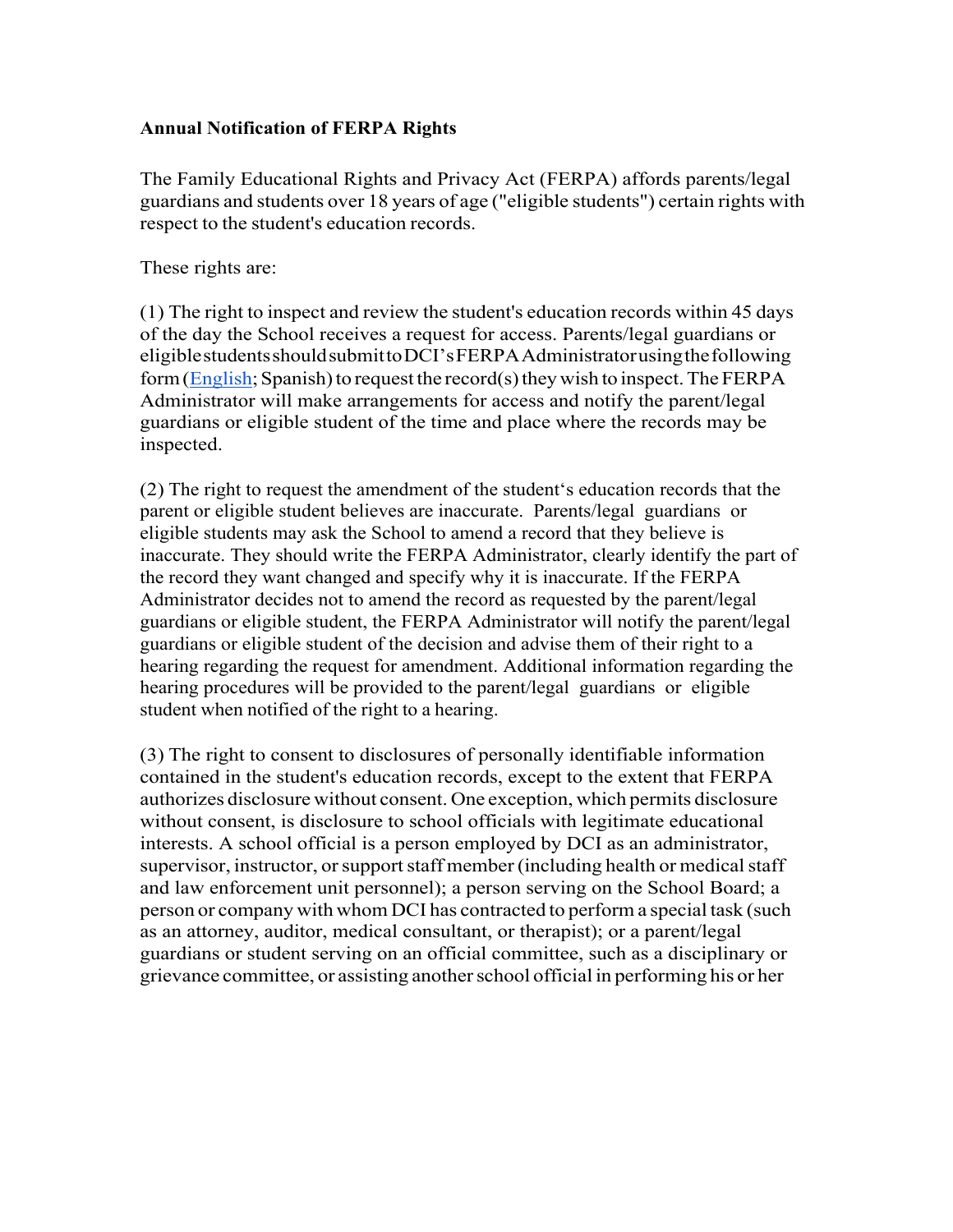tasks. A school official has a legitimate educational interest if the official needs to review an education record in order to fulfill his or her professional responsibility.

(4) The right to file a complaint with the U.S. Department of Educationconcerning alleged failures by DCI to comply with the requirements of FERPA. The name and address of the Office that administers FERPA are:

> Family Policy Compliance Office U.S. Department of Education 400 Maryland Avenue, SW Washington, DC 20202-5901

Although DCI does not publish a student directory for families, FERPA allows the school to release a student's directory information. Parent/guardian(s) can opt out of publishing directory information to be released through the annual enrollment paperwork.

Any questions, concerns or requests to inspect or review records should be sent to:

FERPA Administrator DC International School info@dcinternationalschool.org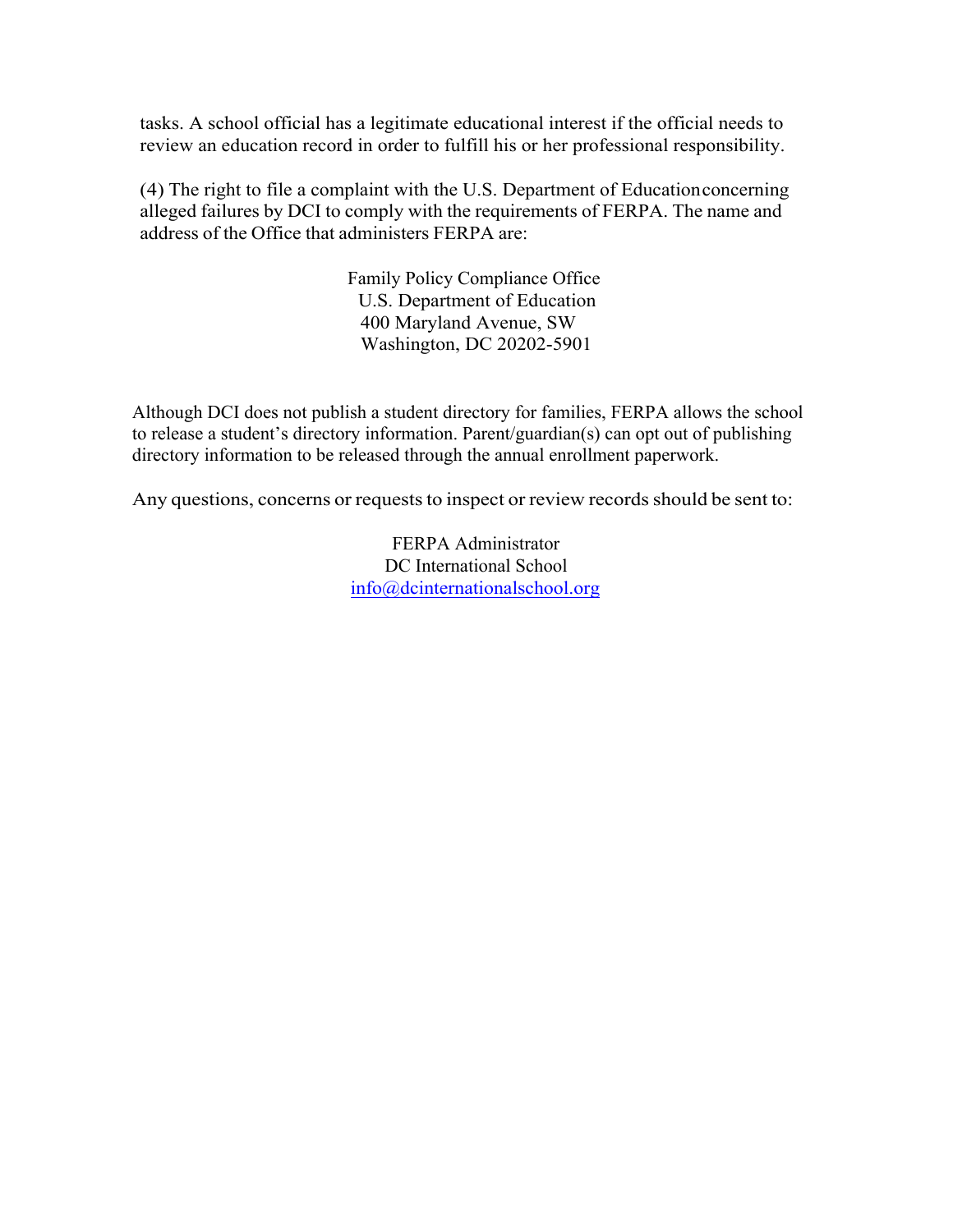#### **Notice of Non-Discrimination**

In accordance with Title VI of the Civil Rights Act of 1964 ("Title VI"), Title IX of the Education Amendments of 1972 ("Title IX"), Section 504 of the Rehabilitation Act of 1973 ("Section 504"), Title II of the Americans with Disabilities Act of 1990 ("ADA"), and the Age Discrimination Act of 1975 ("The Age Act"), applicants for admission and employment, students, parents/guardians, employees, sources of referral of applicants for admission and employment, and all unions or professional organizations holding collective bargaining or professional agreements with DC International School are hereby notified that DC International School does not discriminate on the basis of actual or perceived: race, color, religion, national origin, sex, age, marital status, personal appearance, sexual orientation, gender identity or expression, family status, family responsibilities, matriculation, political affiliation, genetic information, disability, source of income, status as a victim of an interfamily offense, or place of residence or business.

For inquiries or to file a complaint regarding DC International School compliance with ADA, Section 504 as it relates to employees or third parties, and compliance with Title VI, Title IX, and the Age Act as it relates to students, employees and third parties contact the Director of Student Support Services and Section 504, ADA, Title VI, Title IX, and Age Act Coordinator.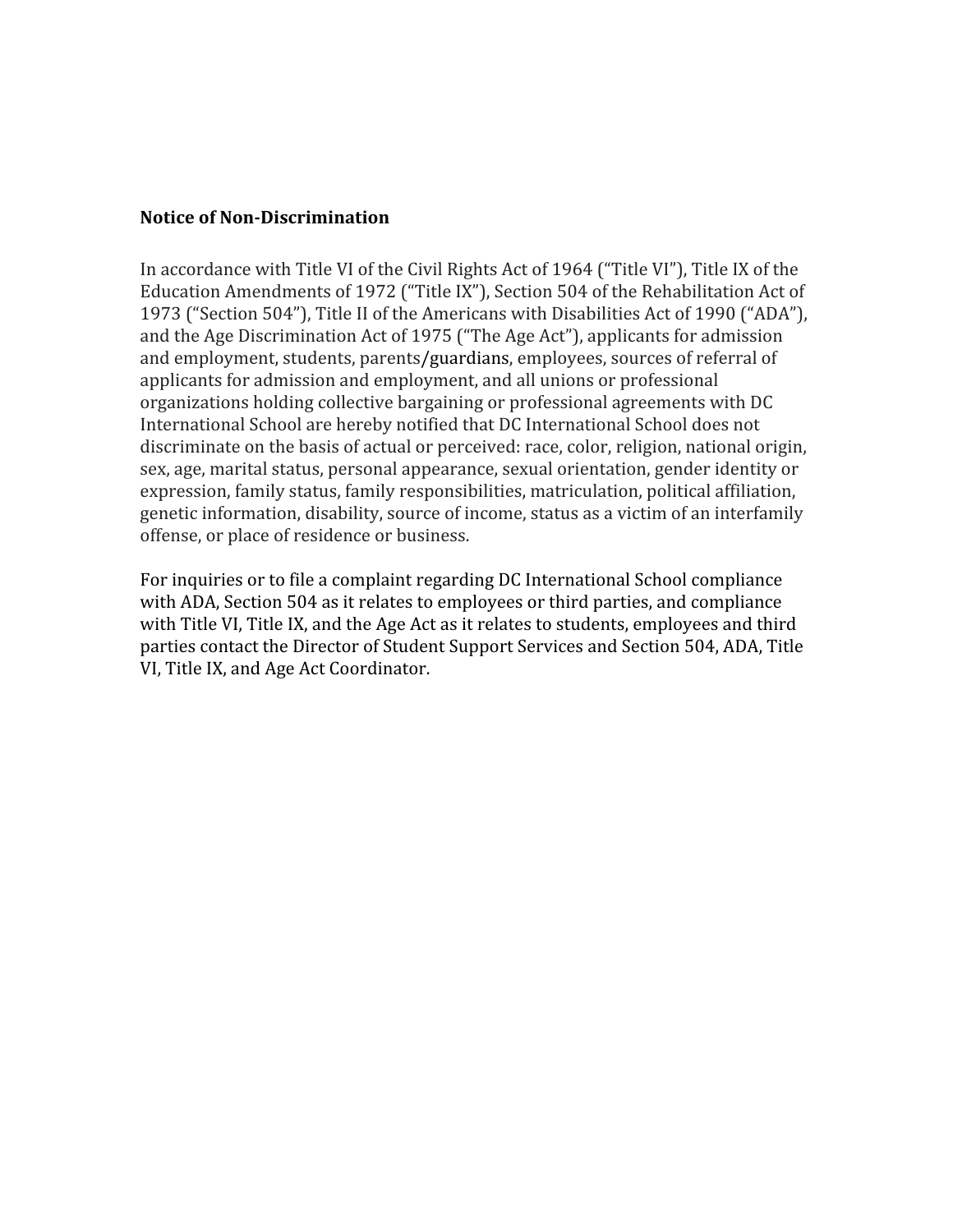#### **Attendance**

Students are expected to be in school on time and stay for the entire day, every day that school is in session.

#### **Tardiness & Absences**

Attendance and tardiness will be recorded in each class throughout the school day. If a student must be absent, families should notify the school and provide a note/email containing the reason for the absence within five days of the absence in order to have it be excused. Families will be contacted if their child is absent without explanation. Excessive tardiness will result in tardy reflections and other disciplinary consequences.

Please contact the front office at (202) 808-9033 or email *reception@dcinternationalschool.org* by 8:30 am, should your child be absent or tardy. Please include the student's name, date of absence, reason for absence or tardiness, and contact number for parent/guardian. Upon your child's return to

school from an absence, a written note, with your student's name, date of absence and reason of absence must be turned into the Front Office. All notes should be submitted to the front office in person or by email to *reception@dcinternationalschool.org*. If your child is absent four or more

consecutive days due to illness, you must submit a doctor's note to mark absences excused. If no documentation is submitted, the absence will be considered unexcused. Reporting the absence does not automatically excuse the absence.

Excused absences are granted in accordance with school policy. Valid reasons for absence from school include:

- 1. Illness of the student or doctor's appointment;
- 2. Exclusion due to quarantine, contagious disease, infection, infestation, or other condition requiring separation from other students for medical or health reasons;
- 3. Illness or other immediate family emergency which requires the presence of the student outside the school;
- 4. Death in the student's immediate family;
- 5. Necessity for a student to attend any judicial proceeding as a party or witness;
- 6. Observance of religious holy days;
- 7. Suspension or expulsion from school by an administrator;
- 8. Temporary closing of the school facility or suspension of classes due to severe weather, official activities, holidays, malfunctioning equipment,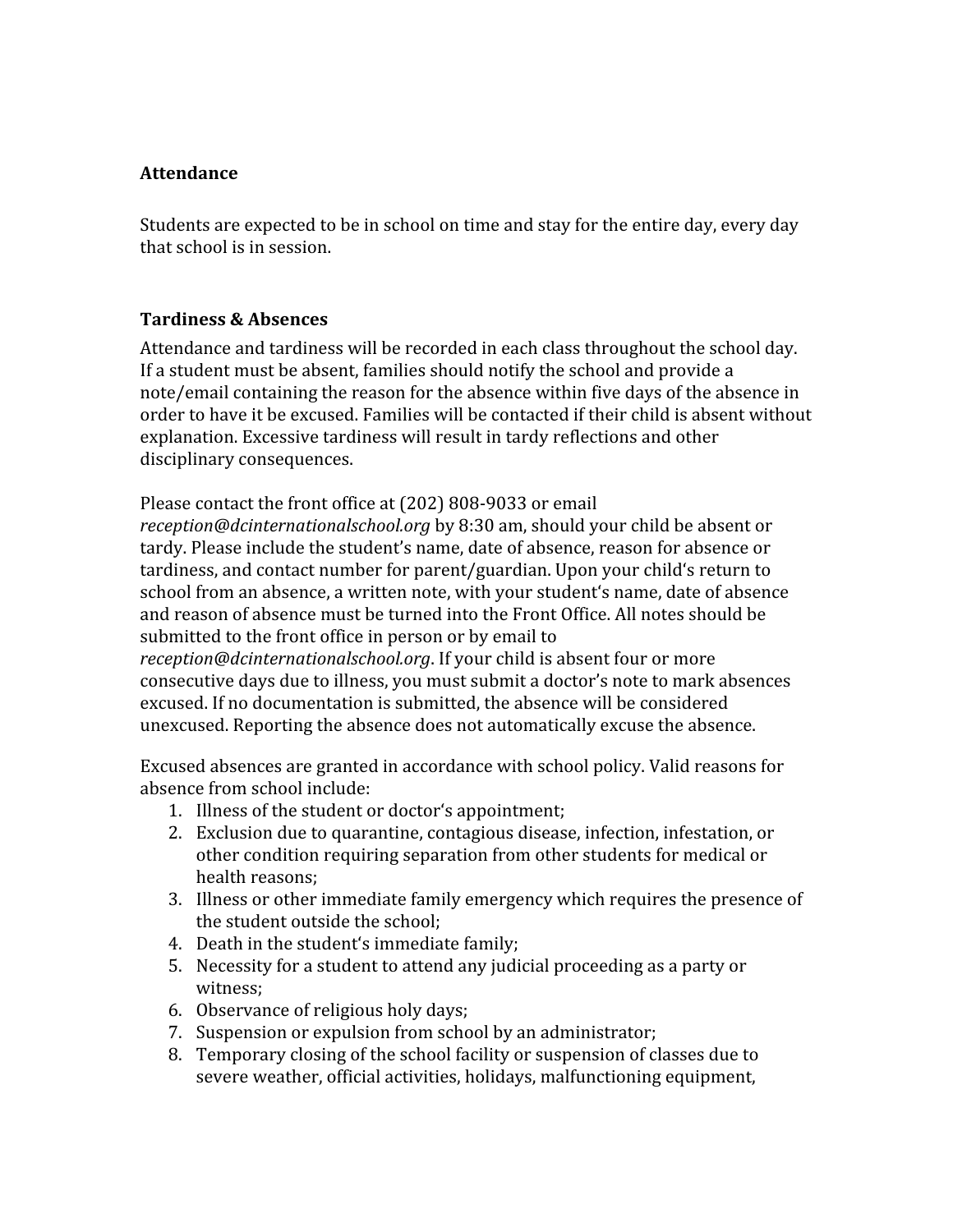unsafe or unsanitary conditions, or other conditions requiring the closing of the school facility or suspension of classes; and

9. Other absences approved in advance by an administrator upon the written request of a parent/guardian.

Extensive absences significantly diminish the ability of the student to learn. Families are expected to schedule recreational activities and vacations only during designated school breaks. Please note no more than 10 absences may be excused without a doctor's note or Principal's permission.

Students with excused absences will be allowed to make up required work; however, they will typically need to make up the work within the same number of days as the length of the excused absence.

DCI will sometimes excuse absences for family trips or activities with an educational or student-centered purpose. The student must make up work *and* write a Learner Profile essay for the advisor. The Learner Profile (LP) essay consists of one paragraph on how the student used or learned about one Learner Profile attribute for each day of absence. For instance, if a student is absent for four days, the student must write four paragraphs, one each on four different LP attributes. The student should submit the essay to his/her/their advisor and parents/guardians should forward it to [reception@dcinternationalschool.org](mailto:reception@dcinternationalschool.org) to have the student's attendance updated. The student has one week upon his or her return to complete this assignment. Excusing absences for family trips or activities is at the discretion of the Principal or designee, and will not be excused for students with other excessive absences.

# **Unexcused Absences**

Unexcused absences are when school-aged students are absent from school without a valid excuse, with or without parental/guardian approval. Examples of unexcused absences include babysitting, doing errands, cutting classes, shopping, and oversleeping.

Students with unexcused absences may be required to make up work using out-of-school time such as after school.

#### **Consequences of Unexcused Absences**

The District of Columbia Compulsory School Attendance Law 8-247 and DC Municipal Regulations Title V Ch. 21 govern mandatory school attendance and the ways schools must intervene when students are truant. Students who have an unexcused absence may be subject to the following: individual/group counseling to address attendance needs; participation in the creation of, and adherence to, an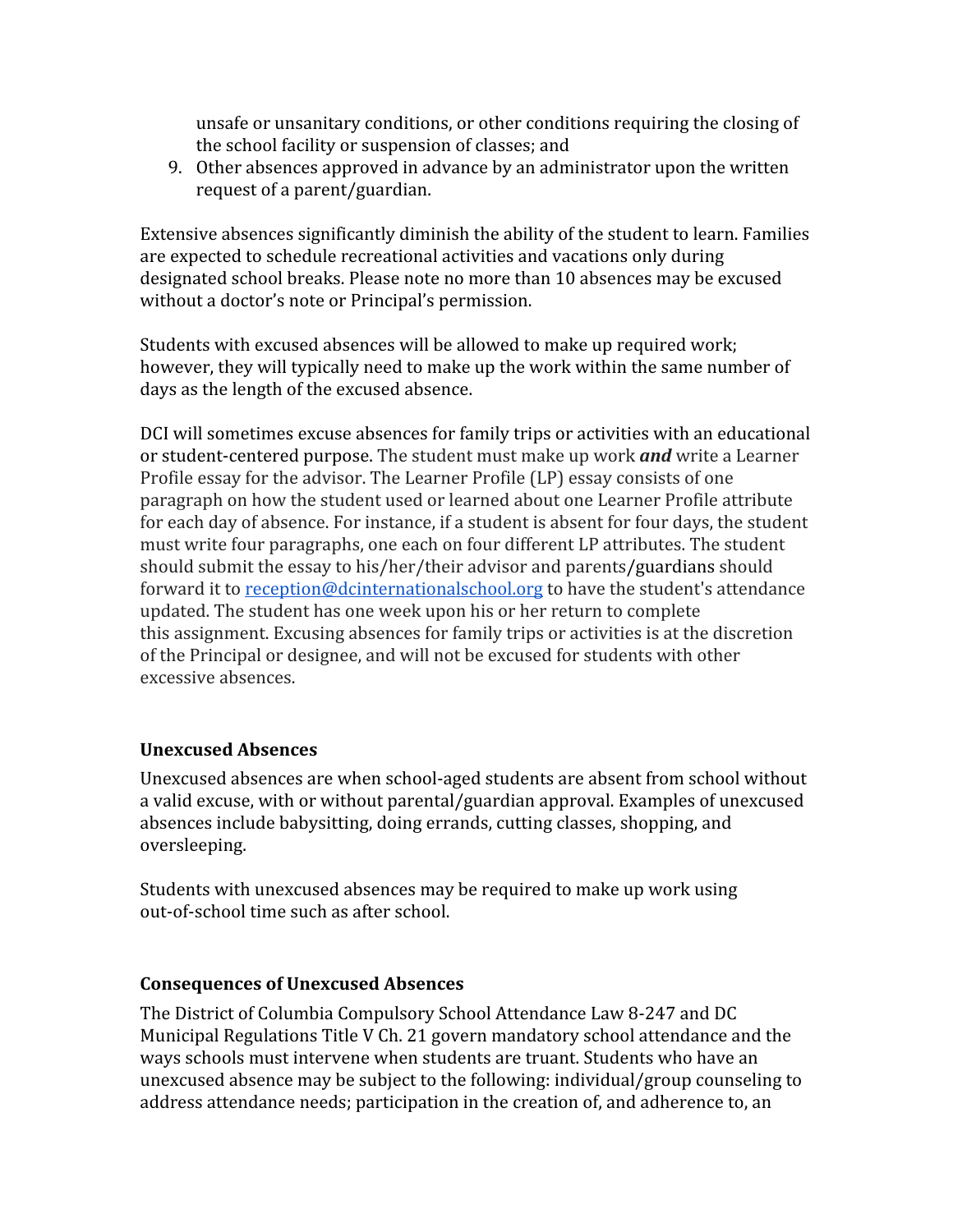Attendance Intervention Plan; parents/guardians of students with five unexcused absences will be requested to participate in a truancy conference; middle school students with ten or more unexcused absences will be referred to the Child and Family Services Agency (CFSA) for suspected educational neglect; twenty five or more unexcused absences will result in a student/parent /guardian referral to the Office of the Attorney General or Court Social Services. Course grades or year-end promotion may be affected.

The Compulsory School Attendance Law states that parents/guardians who fail to have their children attend school are subject to the following: truancy charges may be filed against the student or parent/guardian; neglect charges may be filed against the parent/guardian; parents/guardians may be fined or jailed; school-aged students may be picked up by law enforcement officers during school hours for suspected truancy; students may be referred to the Court Diversion and other community-based interventions; and parents/guardians and students may be assigned community service and placed under court supervision/probation.

Our grievance and appeals process, described at the end of this handbook, applies to attendance determinations and consequences.

#### **Early Dismissal**

Should a student need to leave the school day early, please send a written note to the front office or email [reception@dcinternationalschool.org.](mailto:reception@dcinternationalschool.org) Notes must include student name, date of early dismissal, time of early dismissal, parent/guardian name and reason for early dismissal.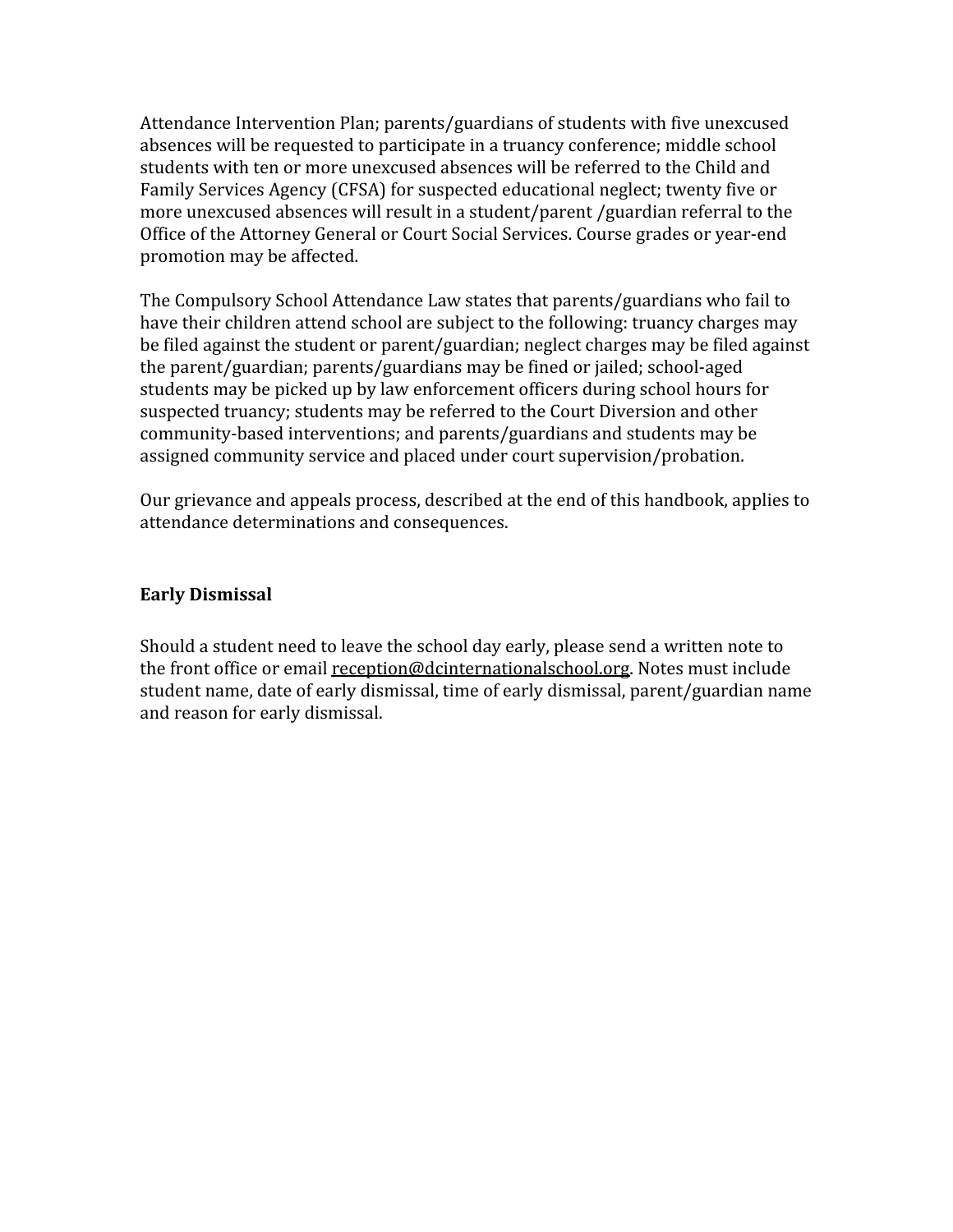#### **Grievance Policy**

It is the policy of DC International School that all employees, students, parents/guardians, and visitors, have the right to voice their complaints or grievances about matters pertaining to its schools. DCI recognizes the meaningful value and importance of full discussion in resolving misunderstandings and in preserving good relations between management and employees and between the School, its students and their families. Accordingly, the following grievance procedure should be employed to ensure that complaints receive full consideration.

#### *What May Be Grieved*

DCI's grievance process should be used as follows: (1) to deal with complaints and concerns pertaining to educational environment, employment arrangements, or interpersonal conflicts; and (2) to resolve complaints of discrimination and harassment based upon race, color, religion, creed, sex, national origin, age, disability, veteran status, sexual orientation, or other protected status.

#### *Who May Grieve*

The procedures set forth below may be used by grievants, who can be employees, students, parents/guardians, or visitors.

#### *Other Remedies*

The existence of this procedure does not bar grievants from also filing claims in other forums to the extent permitted by state or federal law. The filing of a grievance under this procedure does not toll or extend the time periods set by federal, state or local law to file external complaints or charges.

#### *Informal Grievance*

Because most difficulties can be resolved by communicating a concern to someone, grievants, are encouraged to discuss their concern or harassment complaint promptly and candidly with their immediate supervisor, the Business Manager or School Administration. The grievant is not required to discuss his or her complaint with any alleged harasser or perpetrator in any manner or for any reason prior to initiating a formal grievance.

#### *Formal Grievance*

After encountering harassment, discrimination, or an incident that is the subject of a grievance, a grievant shall file a written notice with the Human Resource Department. The written notice shall identify the nature of the complaint, the date(s) of occurrence, and the desired result, and shall be signed and dated by the person filing the grievance. In the event of a grievance being filed on behalf of a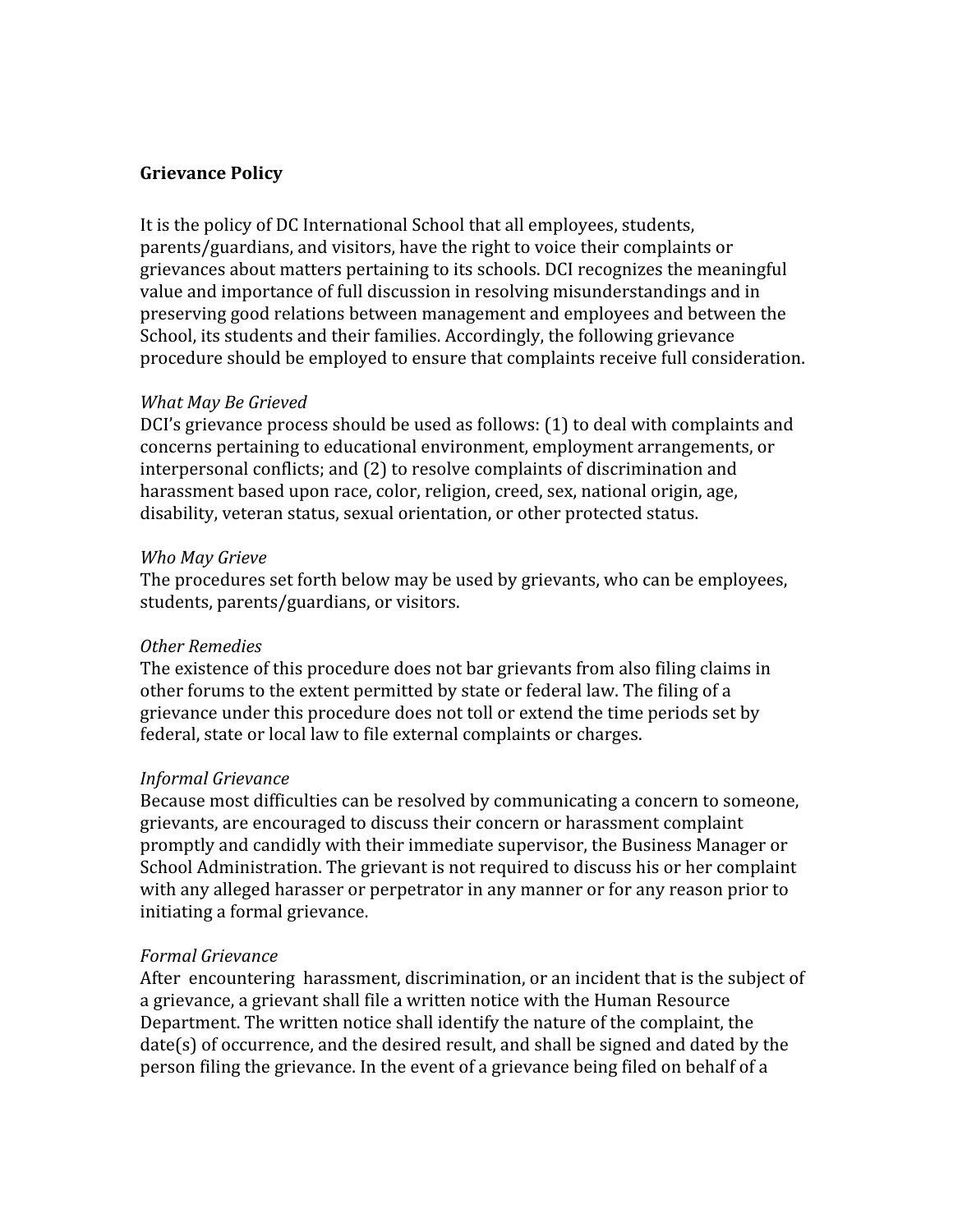student by the legal guardian or parent of the aggrieved student, both the student and the legal guardian and/or parent shall sign and date the grievance.

School Administration will immediately initiate an adequate, reliable impartial investigation of the grievance. Each formal complaint will be investigated, and depending on the facts involved in each situation, will be decided after receiving information from the appropriate sources. Each investigation may include interviewing witnesses, obtaining documents, and allowing parties to present evidence.

All documentation related to the investigation and discussions held in this process are considered EXTREMELY CONFIDENTIAL and are not to be revealed to or discussed by any participant with persons not directly involved with the complaint, its investigation or with the decision-making process. This provision does not include discussions with the governmental authorities.

Within thirty (30) business days of receiving the written notice, the School Administration shall respond in writing to the grievant (the "Response"). The Response shall summarize the course of the investigation, the relevant factual findings and the appropriate resolution. If, as a result of the investigation, harassment, or a valid grievance is established, appropriate corrective and remedial action will be taken.

#### *Appeals*

If the grievant is not satisfied with the Response, the grievant may appeal in writing to the DC International School Board of Trustees (or designee) within thirty (30) days of the date of the Response summarizing the outcome of the investigation. The written appeal must contain all written documentation from the initial grievance and the grievant's reasons for not accepting the Response. The appeal, in letter from, may be sent to the Chair of the Board of Trustees. Within fifteen (15) days from receiving the written appeal, the Board of Trustees will respond in writing to the appellant as to the action to be taken and the reasons therefor. The Board may be contacted at boardchair@dcinternationalschool.org.

#### *Prohibition Against Retaliation*

DCI pledges that it will not retaliate against any person who files a grievance in accordance with this policy, or any person who participates in proceedings related to this policy. In addition, DCI will not tolerate any form of retaliation against any person who makes a good faith report or complaint about perceived acts of harassment, discrimination, or concern, or who cooperates in an investigation of harassment, discrimination, or a concern. Any person who is found to be engaging in any kind of retaliation will be subject to appropriate disciplinary action.

#### *Modification*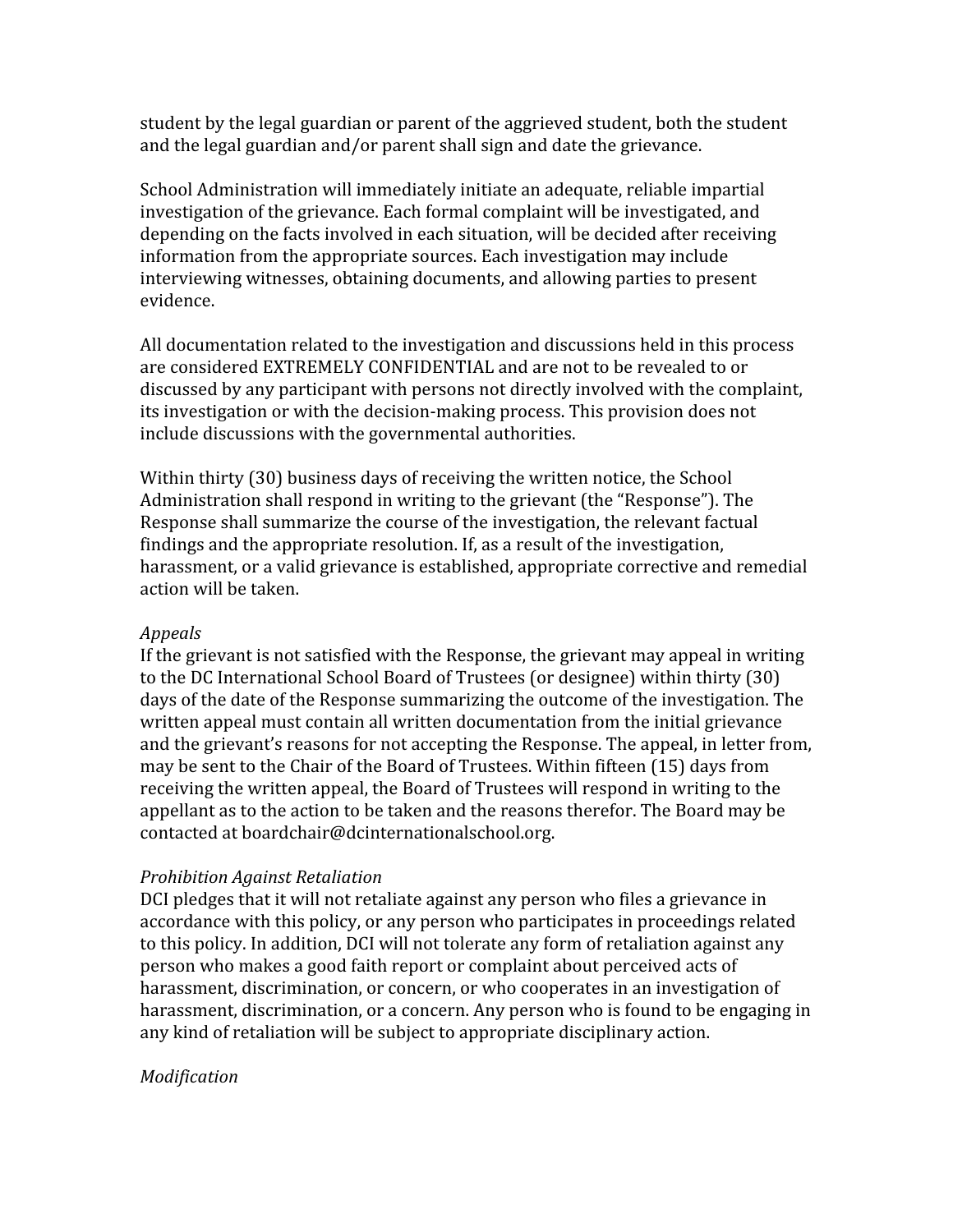DC International School may approve modification of the foregoing procedures in a particular case if the modification (a) is for the good cause, and (b) does not violate due process rights or policies of DC International School.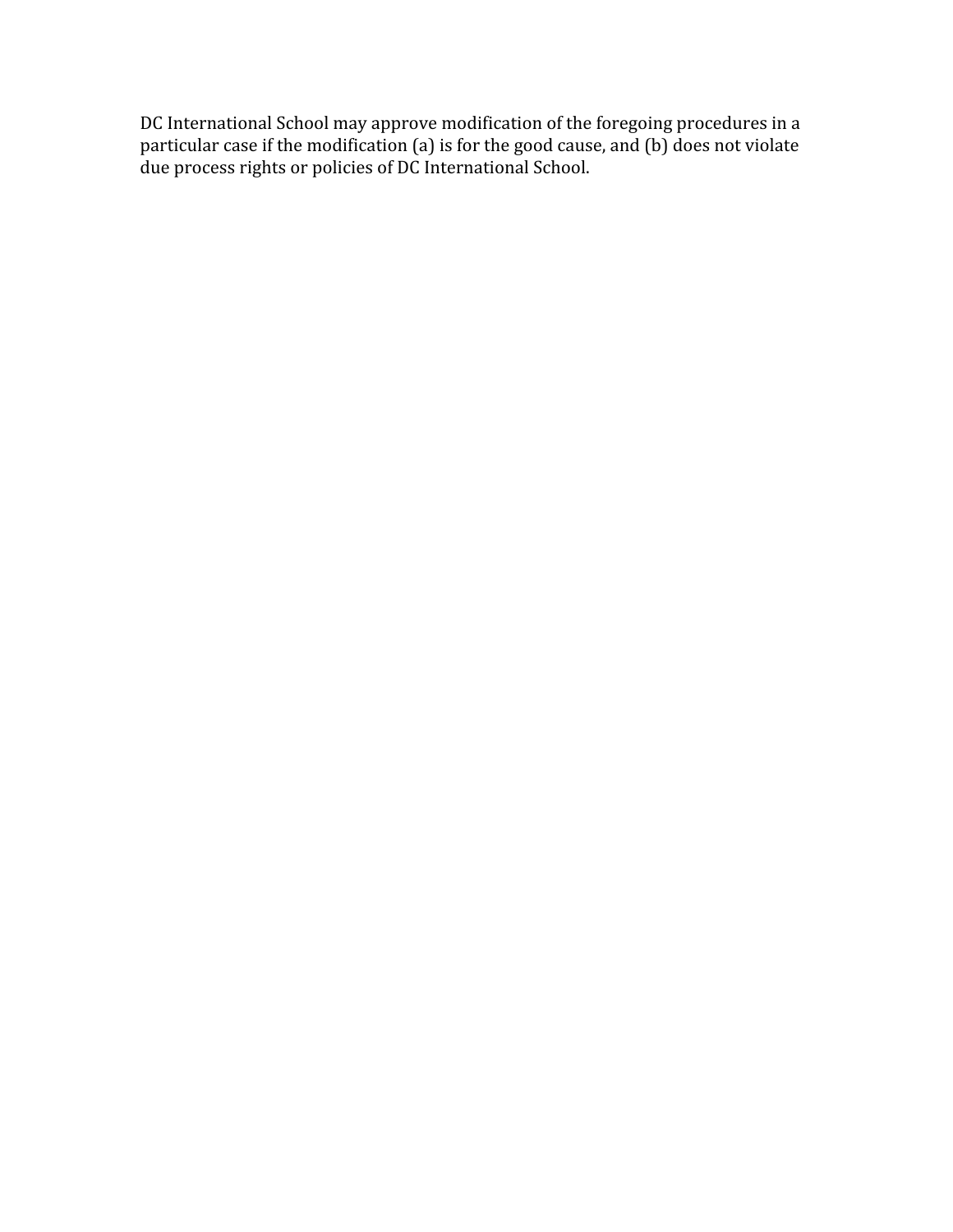# Appendix

| <b>Section</b>  | Documents to add to<br>appendix                                                                       | Links to docs if available                                                                                                                          |
|-----------------|-------------------------------------------------------------------------------------------------------|-----------------------------------------------------------------------------------------------------------------------------------------------------|
| Inquirers       |                                                                                                       |                                                                                                                                                     |
| Knowledgeable   |                                                                                                       |                                                                                                                                                     |
| <b>Thinkers</b> |                                                                                                       |                                                                                                                                                     |
| Communicators   | <b>Cell Phone Policy</b>                                                                              | <b>Cell Phone Policy</b>                                                                                                                            |
| Principled      | Dress Code<br><b>Bullying Prevention Policy</b><br><b>Bullying Reporting Form</b><br>Discipline Chart | <b>Dress Code</b><br><b>Bullying Prevention Policy Updated for</b><br>SY1920<br><b>Reporting Form Updated for SY1920</b><br><b>Discipline Chart</b> |
| Open-Minded     |                                                                                                       |                                                                                                                                                     |
| Caring          |                                                                                                       |                                                                                                                                                     |
| Risk-Takers     |                                                                                                       |                                                                                                                                                     |
| <b>Balanced</b> | <b>Athletic Handbook</b>                                                                              | <b>Athletic Handbook</b><br>Sports Forms - add links<br>School Calendar - add link                                                                  |
| Reflective      | <b>Resubmission Policies</b>                                                                          | <b>HS Grading Policy</b><br><b>MS Grading Policy</b>                                                                                                |